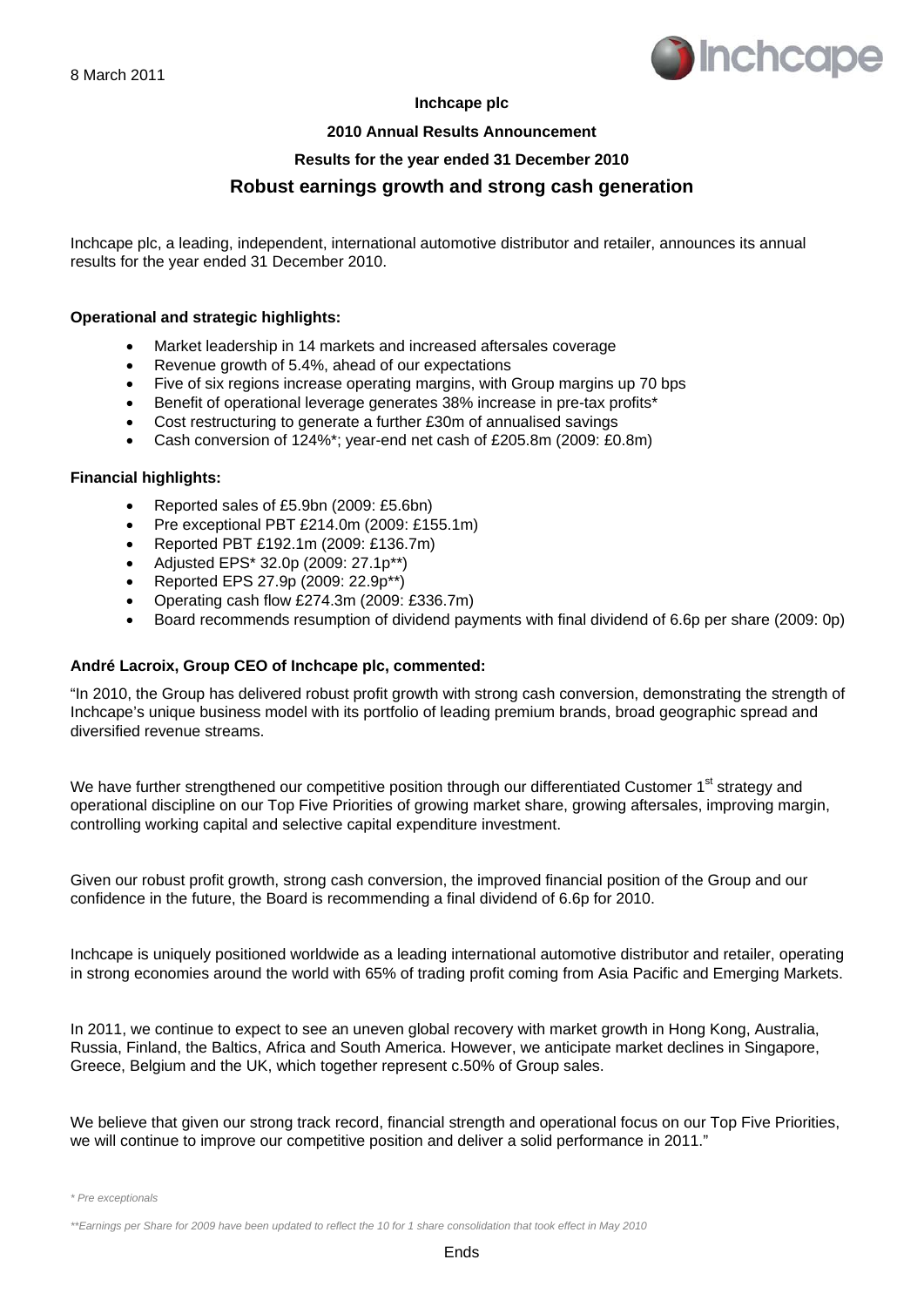Group Communications, Inchcape plc +44 (0) 20 7546 0022

Investor Relations, Inchcape plc +44 (0) 20 7546 8209

Financial Dynamics (Jonathon Brill/Billy Clegg) +44 (0) 20 7831 3113

#### **Notes to editors**

#### **About Inchcape:**

1. Inchcape is a leading, independent international automotive distributor and retailer operating in 26 Emerging and Developed markets. Inchcape has diversified multi-channel revenue streams including sale of new and used vehicles, parts, service, finance and insurance.

Inchcape's vision is to be the world's most customer-centric automotive retail group and represents some of the world's leading automotive brands, including Audi, BMW / Mini, Jaguar, Land Rover, Mercedes-Benz, Porsche, Subaru, Toyota / Lexus, Volkswagen and Volvo.

Inchcape, which has been listed on the London Stock Exchange since 1958, is headquartered in London and employs around 14,300 people.

#### www.inchcape.com

2. Statements made in this announcement that look forward in time or that express management's beliefs, expectations or estimates regarding future occurrences are "forward-looking statements" within the meaning of the United States federal securities laws. These forward-looking statements reflect the Group's current expectations concerning future events and actual results may differ materially from current expectations or historical results.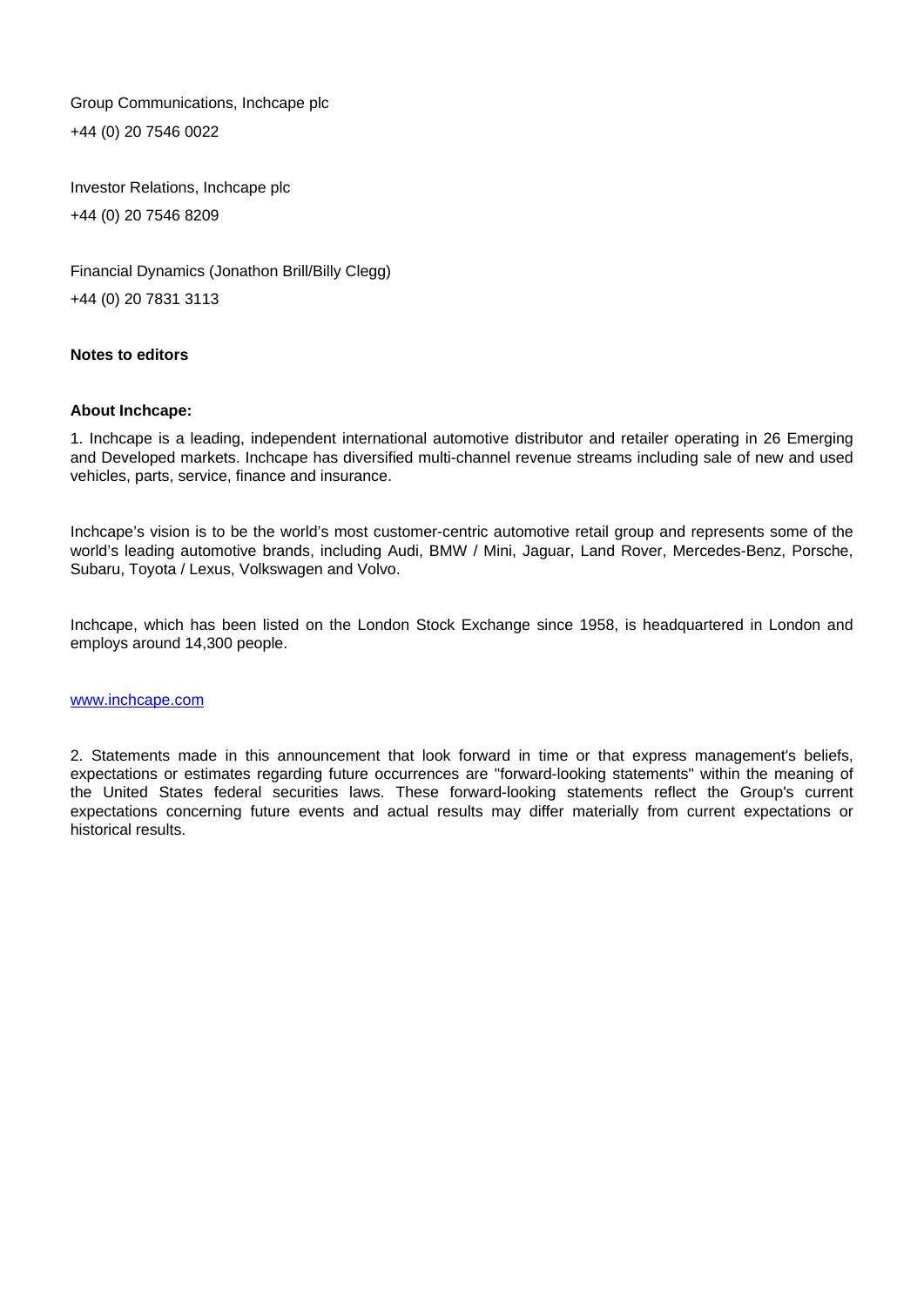# **Chairman's Statement**

## **Inchcape has delivered robust earnings growth in 2010.**

Following a year of gradual global economic and industry recovery I am pleased to report strong results for 2010. Our robust earnings growth is a testament to the strength of our broad geographic portfolio and the success of our resilient business model together with the decisive actions taken by management since the start of the downturn.

#### **Performance**

Group sales have increased by 5.4% to £5.9bn for the full year to 31 December 2010, benefiting from the start of the global recovery and our operational focus on growing market share and aftersales. On a like for like, constant currency basis, sales increased by 3.1%.

Our decisive response to changing market conditions in the last quarter of 2008 and early 2009 generated annualised cost savings of approximately £70m. We have kept our overheads flat in 2010 as we offset the cost of inflation with productivity improvements. We announced a further restructuring plan in the third quarter of 2010 to lower our cost base by an additional annualised £25m through reducing our headcount and a disposal of 10 underperforming sites. We have exceeded our expectations disposing of 15 sites and the expected annualised cost base reduction will now be £30m. This latest process has resulted in an exceptional restructuring charge of £21.9m in the fourth quarter of 2010. We are continuing to keep tight cost control measures in place throughout the Group.

Profit before tax and exceptional items of £214.0m was 38.0% higher than 2009 and adjusted earnings per share rose by 18.1% to 32.0p (adjusted for the Share Consolidation). On a statutory basis, profit before tax was £192.1m, 40.5% above 2009. Cash generated from operations during the year was £274.3m which represents a 134.7% conversion of statutory operating profit.

## **Capital expenditure**

Whilst, in agreement with our brand partners, we continued to keep our discretionary capital expenditure to a minimum, we have made several strategic investments in 2010, opening two sites in emerging markets.

### **Board**

Following two and a half years with the Group, Graham Pimlott stepped down as a Non-Executive Director and Chairman of the Audit Committee on 31 October 2010. Simon Borrows joined the Board on 6 October 2010 and was appointed Chairman of the Audit Committee, taking over from Graham. I would like to thank Graham for his contribution during his time with the Group.

## **Dividend**

In line with our disclosure in this year's Interim Report, the Board is pleased to recommence the payment of a dividend and is recommending the payment of a final ordinary dividend for the year of 6.6p. No dividend was paid or recommended in 2009 in light of the challenging trading conditions at that time.

#### **Share consolidation**

At the Annual General Meeting held on 13 May 2010, a 1 for 10 consolidation of Inchcape plc ordinary shares was approved by shareholders. The purpose of the share consolidation was to reduce the total number of shares in issue following the Rights Issue undertaken in 2009 and to increase the likely price of the Company's shares to a figure more appropriate for a listed company of its size and nature in the UK market. Following the share consolidation there are approximately 460m Inchcape ordinary shares in issue, reduced from approximately 4.6bn in 2009.

## **Approach to governance and corporate responsibility**

We continue to focus on the importance of good governance and apply the Combined Code, the new UK Corporate Governance Code and other relevant guidance for listed companies in our global operations. Integrating socially responsible behaviour into every aspect of how we operate and define ourselves remains important to us. In 2010, we established the CR Board committee, responsible for the strategic direction of the Group's CR programme that continues to build a global approach to making responsible economic, environmental and social behaviour intrinsic to the way we work.

## **People**

On behalf of the Board, I wish to express my sincere thanks to all our colleagues across the Group for their outstanding commitment and support throughout 2010.

## **Outlook**

Due to the uneven nature of the global recovery we remain cautious regarding the short term outlook in some of our markets. However, Inchcape is well positioned to benefit from the global recovery in most of our markets and, as such, we expect to deliver a solid performance in 2011.

**Ken Hanna**, Chairman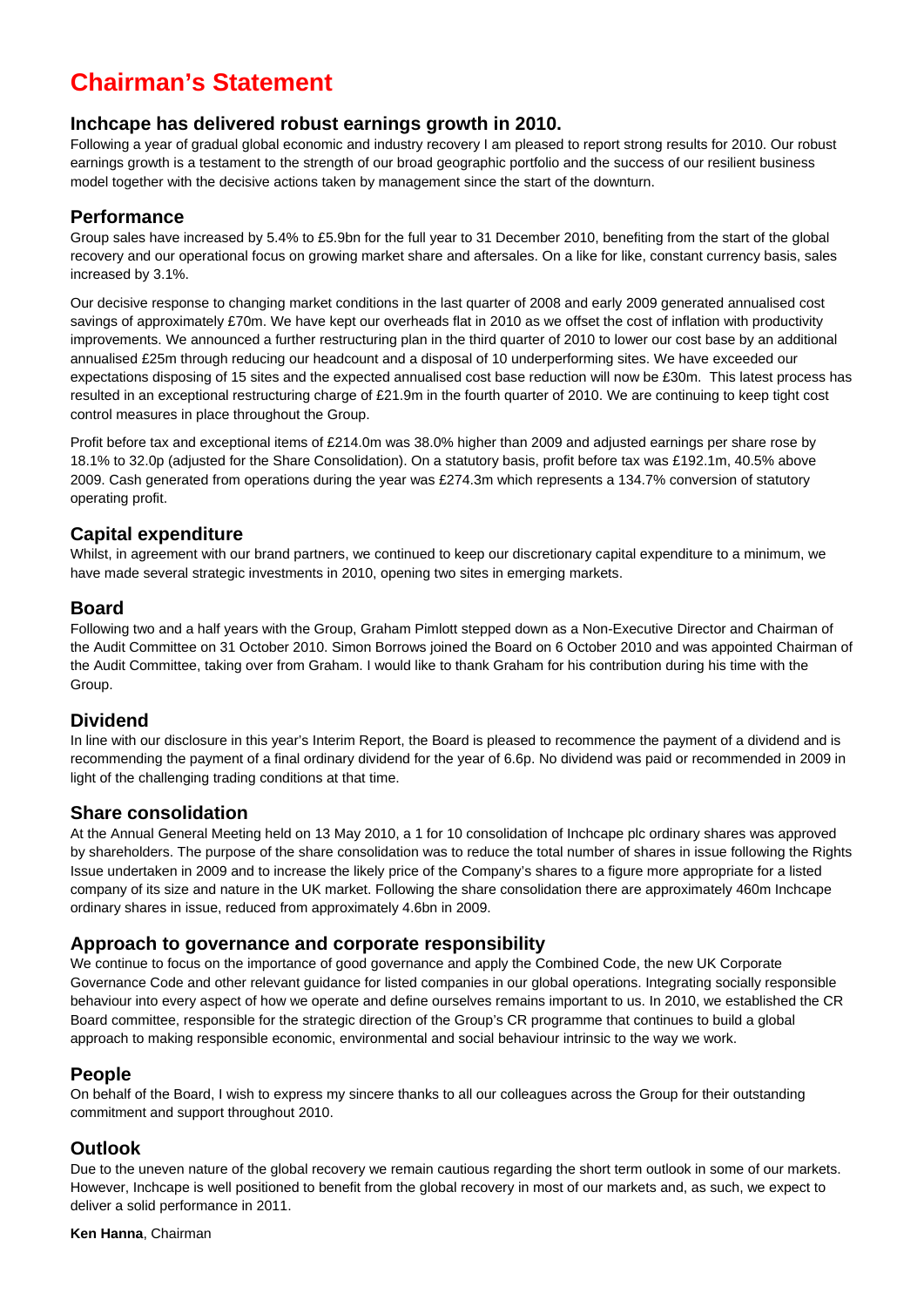# **Group Chief Executive's strategic review**

## **Powering ahead worldwide**

Inchcape is a leading, independent, international automotive distributor and retailer with scale operations in 26 global markets, 21 of which are in the fast-growing Emerging Market and Asia-Pacific economies.

In the last two Inchcape annual reports we have described how the global financial crisis and recession affected our industry and how we responded with decisive management action. Our focus on five operational priorities was designed not only to manage the situation we faced, but also to improve our competitive position by growing our revenues ahead of our competitors and by growing profit and cash faster than revenues.

I am pleased to report that in 2010 we ended the year with profits ahead of our expectations. At the same time, we have seen our market share grow in several of our markets. Moreover we consolidated our market leadership position in 14 markets and we have increased our aftersales market coverage, improving our standing at the forefront of our industry worldwide.

For Inchcape, 2010 will be remembered as a year of robust earnings growth which saw us continue to power ahead as a global industry leader.

Looking to the immediate future, due to the uneven nature of the economic recovery, we remain cautious regarding the short term industry outlook in some of our markets. Competitive pressure on price will continue, especially in countries where demand is weak and additionally we expect some margin erosion on new cars due to the Yen appreciation and the increase in input costs for manufacturers. Consequently we expect some pressure on gross margin in 2011. However given our strong track record and the industry recovery in most of our markets, we expect the Group to deliver a solid performance in 2011 and further improve its leading industry position.

I believe that our medium to long-term outlook, in what I consider to be one of the world's most exciting and rewarding industry, is excellent. Importantly, much of the work our Company's spirited, committed and entrepreneurial employees have undertaken in 2010 will have a significant impact in the years to come, making it one of the most important periods in our long and vibrant history.

Longer-term, as we explore in this report, the global industry and economic trends are truly exciting for our Group.

Now, I would like to outline why I believe Inchcape has been able to take advantage of the global economic recovery in 2010. To do so, I will describe and explain our approach to achieving growth in a global market. This involves our unique business model, our vision and strategy and our operational discipline on our Top Five Priorities. None of this would be possible without the invaluable talent and passion of our employees.

## **A unique business model**

Our proven business model enabled us to deliver six consecutive years of record growth with strong returns until the start of the global economic crisis in 2008. In 2009 we achieved peak operating cash flow amidst the deepest time of the downturn and 2010 has seen us realise many significant benefits from an ever-improving operational environment, enabling us to report robust earnings growth as a result of solid revenue progression and strong operational leverage with margin improvement.

There are five main constituents of our business model: a broad geographic spread with scale operations; a portfolio of leading, premium automotive brand partners; multiple channels to market; diversified revenue streams that include both growth and defensive value drivers; and a decentralised and empowered organisation, with local management who are close to their markets and highly responsive to changing conditions.

## **Broad geographic spread – strong in the fastest growing global economies**

It is our wide geographic spread that most precisely defines Inchcape. Of the 26 global markets in which we operate, 21 are among the world's fastest-growing economies. This is important to our future growth – during 2010, for example, around 65% of our trading profit was generated in the Emerging Markets and Asia Pacific and we currently expect this proportion to grow both as our business expands and as untapped potential develops.

## **Portfolio of leading premium brands as core partners**

Next is our unique portfolio of leading, premium automotive brands that are our core partners across the world, including Audi, BMW, Jaguar, Land Rover, Lexus, Mercedes-Benz, Porsche, Subaru, Toyota and Volkswagen.

Premium brands have been at the forefront of the recovery in automotive sales. They are outperforming other segments in the majority of markets and they have continued to provide a strong driver of revenue growth for Inchcape during 2010, as well as supporting profitability through their strong pricing power. And our manufacturer partners are amongst the main powerhouses of innovation in our industry, making major research and development investments in breakthrough powertrain and environmental advances.

Inchcape plays a key role in the automotive value chain for our brand partners. Our global infrastructure and the professionalism of our marketing and sales operations ensure that these initiatives succeed in the local marketplace.

Because our unique business model is multi-layered in its structure, at first glance some observers of Inchcape may not fully appreciate the depth and closeness of our brand partner relationships, many of which have been in place for several decades.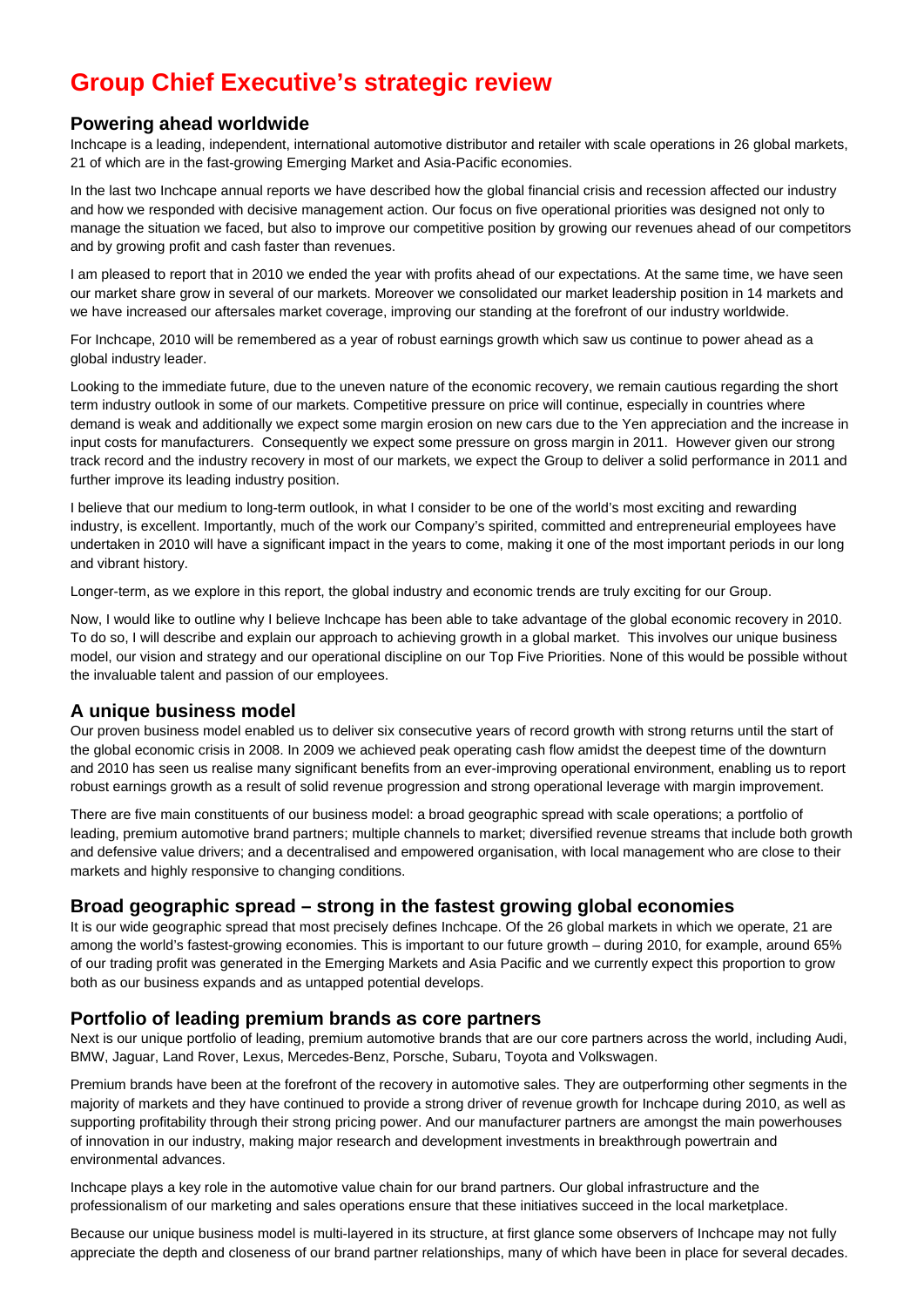I would now like to explain how the nature of these relationships give us the benefits of a multiple-channel route to market, comprising distribution, retail and a combination of the two that we call vertically integrated retail (VIR).

### **Multiple channels - providing a professional and well-funded route to market for the world's leading automotive brands**

Our retail route is a well known model: a manufacturer appoints us to provide retail representation which we provide through scale facilities on a regional basis. Through these retail centres we sell new and used vehicles, offer car finance and insurance products and provide aftersales servicing and parts. Our competitive differentiation is through the creation of a superior customer experience delivered through the proprietary processes of our Inchcape Advantage programme. These advanced retailing techniques help us achieve a tangible advantage over our competitors and improve the competitive position of our brand partners.

The distribution route involves a wider range of critical functions that we carry out for our brand partners. This includes many activities that in other markets would be carried out by the manufacturer themselves. In effect, as the distributor, we operate as the manufacturer's exclusive master- franchise partner in a particular territory to carry out all marketing and sales activities from selecting market-specific models, setting prices, ordering new cars and parts and their subsequent distribution, to appointing and managing the entire dealer network (of which we typically own 20% ourselves). We also undertake national marketing activities, including brand advertising, public relations and customer database management and fulfil back-office functions. Effectively, where we run distribution operations, we manage and deliver every aspect of the customer interface in those markets and our leading consumer research provides our brand partners with invaluable insights on local market trends.

There are also some territories – typically city-state markets such as Hong Kong and Singapore – where we operate both as the exclusive market distributor and the exclusive market retailer for our brand partners. Called 'vertically integrated retail' (VIR), this enables us to capitalise on important margin opportunities.

As franchise and retail partner to the world's leading automotive brands, our global footprint gives us scale presence across five continents whilst making optimum use of our capital.

#### **Growth and defensive value drivers**

We enjoy the benefits of diversified revenue streams, which are carefully balanced to deliver strong margins during times of economic growth and decline alike. Our 'growth' value drivers are sales of new and used vehicles, alongside the finance and insurance products that are associated with them. Inchcape's 'defensive' value drivers are aftersales, servicing and parts, which in an average year delivers around 50% of our gross profit.

#### **Decentralised and empowered organisation**

The final key element of our business model is our decentralised management structure, which enables local management teams to use their in-depth personal knowledge of individual markets within a globally aligned group structure.

For a global organisation like ours, we believe that this is the best way to operate. We have the scale that enables investments in world-class Group wide information systems, shared best practice and advanced business processes together with in-depth local market knowledge and the ability to respond swiftly and decisively to fast-changing conditions. This gives us important advantages in our local markets, and, through them, across our entire global footprint.

Our organisational model provides both the benefits of global scale and local agility which is proving to be the winning formula to compete both in local markets and worldwide.

#### **Vision and strategy**

Our unique business model is powered by a vision and strategy aimed, ultimately, at generating consistently excellent results for our shareholders.

Our vision is simply to be the world's most customer-centric automotive retail group. Our strategy for success is based on organic and external growth: to strengthen our business, by delivering superior customer value; and to expand, by growing and consolidating our presence in high-growth areas of the world where we can realise high returns.

This Group-wide Customer 1<sup>st</sup> approach has proven to be highly successful over the last five years. We have made major progress in raising our customer service competitive advantage, delivering strong returns and strengthening our industry leading position.

#### **Inchcape Advantage**

At the heart of our successful Customer 1<sup>st</sup> strategy is Inchcape Advantage, our unique, systematic Group-wide continuous improvement programme - and our most powerful source of competitive advantage.

Customer insight is critical to driving revenues ahead of our competitors and our c.12,000 interviews every month keep us closely in touch with changing consumer behaviour. It is clear that, post-downturn, the car market is becoming increasingly polarised between brands competing purely on price and those offering 'added value' to customers. We are strongly positioned in the latter category, providing superior customer value through our proprietary Inchcape Advantage processes.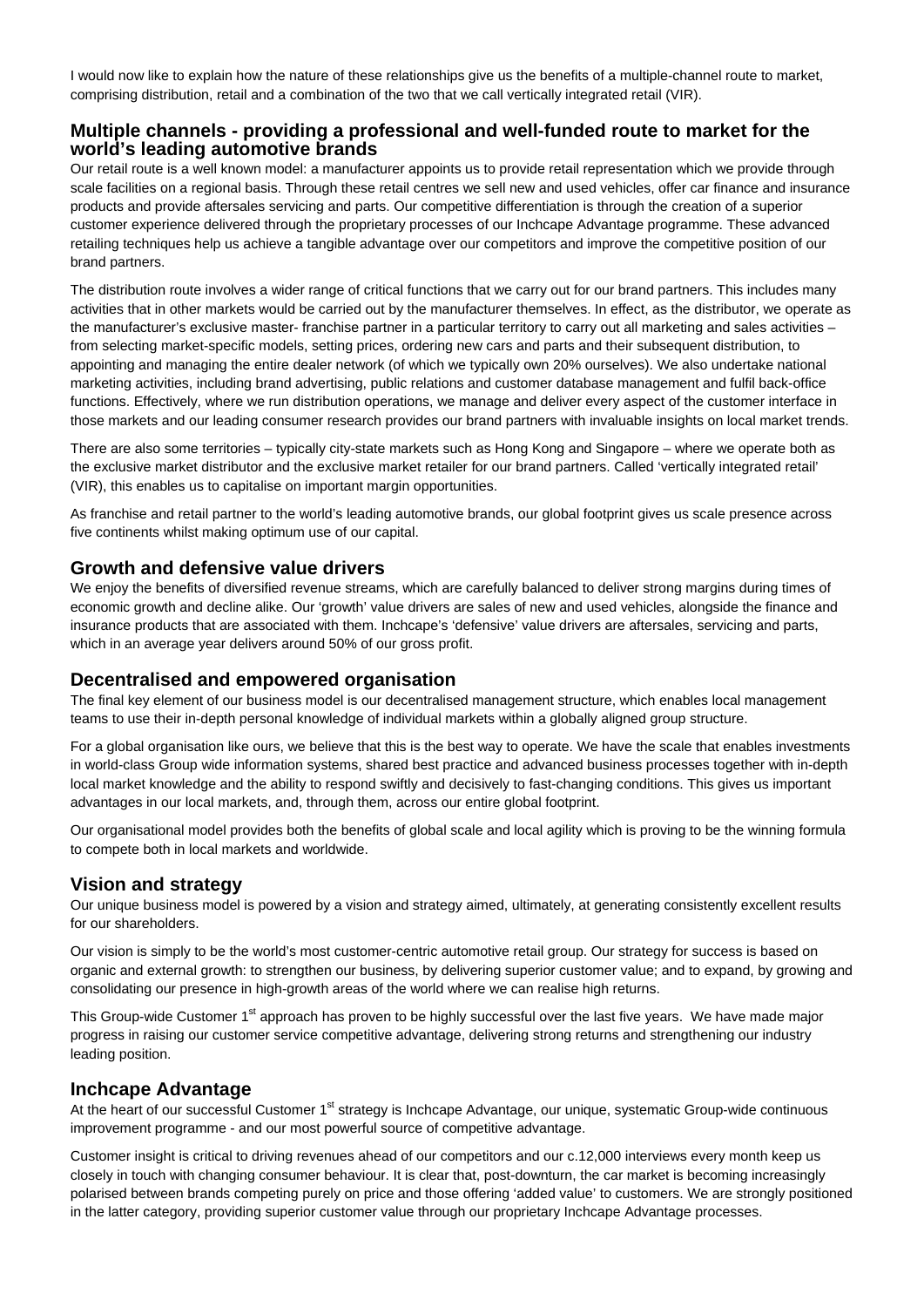Additionally this programme gives us Group-wide access to industry leading metrics, covering all aspects of the customer journey in both car purchase and aftersales and enabling us to take decisions concerning inventory, market activity, promotions and more... and always ahead of the market.

Combined, these elements of the Inchcape Advantage programme drive us to achieve customer-centric operational excellence throughout our retail networks, realising our Group's core purpose: to create the ultimate customer experience for our brand partners.

### **Operational discipline on our Top Five Priorities**

Much of our success in 2010 has been due to our continued focus on organic growth management through a strong operational discipline on our Top Five Priorities. Commercial initiatives to increase our market share and grow our aftersales business have been balanced by cash initiatives to improve our margins, closely control our working capital and to be highly selective in prioritising capital expenditure projects.

### **Commercial initiatives**

Commercial initiatives to grow revenues ahead of our competitors are underpinned with superior customer service and the proprietary operating procedures of our Inchcape Advantage programme – throughout each part of the customer journey, from consideration to purchase and car ownership. Initiatives to drive customer traffic into the showroom dovetail into programmes to make the visit a special one, from the initial welcome to a flexible test drive programme and a memorable car handover process.

In aftersales too, bespoke programmes, such as vehicle health checks, express service and oil and tyre programmes ensure a differentiated customer experience, all delivered against a backdrop of qualitative and quantitative customer feedback to provide deep insight and strengthen our advantage.

## **Cash initiatives**

Cash initiatives to grow profit and cash faster than revenue are driven by a focused performance management approach, based on daily, weekly and monthly operational and financial metrics.

We leverage the pricing power of our premium brands with margin accretive initiatives and tight controls on pricing to ensure that we maximise our revenue growth. Gross margin is controlled with careful mix management on each value driver based on rigorous benchmarking, while overheads are tightly managed through a focus on constantly improving productivity, returns on marketing investments and costs.

Our focus on working capital remains resolute with proven processes in place to effectively manage the supply chain with no more than 1.5 months stock cover worldwide. And our capital expenditure on existing sites has been limited to brand and safety requirements with only selective investment in new strategic sites in the faster growing emerging markets.

## **Balanced approach to growth**

It is this balanced approach that in 2010 has allowed us to deliver a solid revenue growth and to grow profit and cash faster than revenue, attaining a far stronger outlook than any of our rivals and a business performance ahead of expectations. We are committed to continuing our focus on these Top Five Priorities to enable us to return to peak earnings and beyond.

## **Exciting growth opportunities ahead**

Looking ahead, we have identified five key global trends that we believe will have a major influence on our industry in years to come. We are already focused on these – positioning ourselves to leverage the opportunities and outperform our competitors.

First, we believe that the global economic recovery will be uneven. That said, the forecast for the total car market is exciting as the global industry is geared for 33% growth over the next five years (Source: Global Insight). Thanks to our geographic spread, we are well positioned to benefit from this uneven recovery.

Secondly, we believe the structural growth in the industry will be led by wealth creation in Asia-Pacific and the Emerging Markets. With our strong portfolio of premium brands, Inchcape is uniquely positioned to take advantage of the premiumisation of these markets as consumers increasingly aspire to better lifestyles.

The third trend is that in the more advanced markets, progress in technology will create value and drive vehicle replacement. Inchcape's premium brand partners are at the forefront of their competitors in their leading-edge development of hybrid and electric vehicles, fuel-efficient technology for both diesel and petrol.

Fourth, research shows that the global car parc, comprising new and used cars, is set to grow by 18% over the next five years (source: JD Power). While this is an obvious driver of our continued growth through the sale of new and used vehicles, its significance for us is further strengthened through the opportunities it brings for the sale of finance and insurance products and for aftersales servicing through the whole ownership life-cycle as the car parc increases.

The fifth of these trends is that the strongest, best funded players in the industry will continue to lead its consolidation in years to come. Motor manufacturers will continue to strengthen both their market coverage and quality of operations to compete effectively. We are well positioned to gain access to expansion opportunities, benefiting from our long standing and close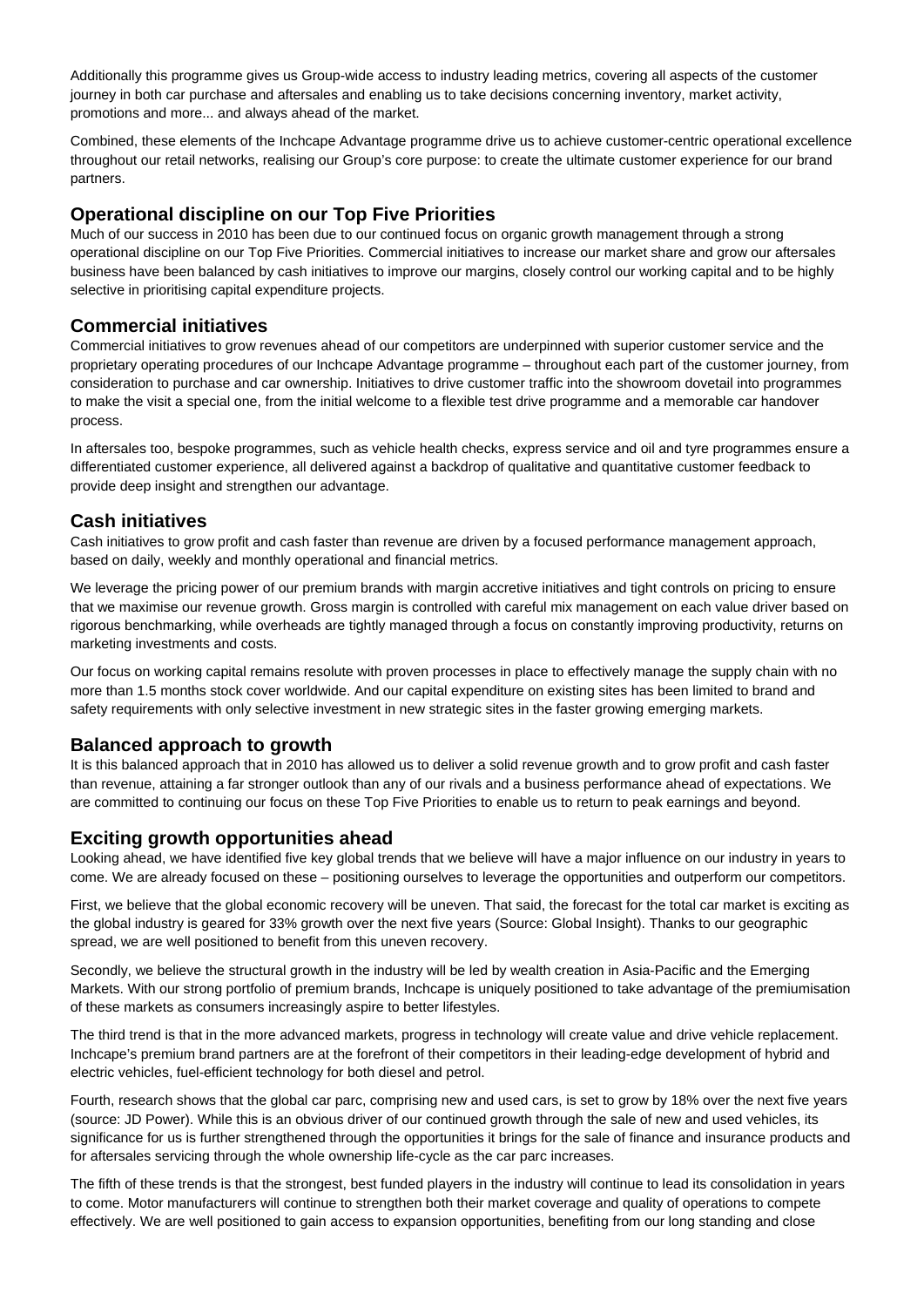relationships with the world's leading manufacturers, a proven track record of effective brand stewardship across five continents and a strong balance sheet.

#### **Powering ahead worldwide**

Inchcape is extremely well placed to capitalise on these exciting growth opportunities. Our global footprint and proven business model in the premium car market uniquely positions us to return to our peak financial performance…and then power beyond. We have a healthy exposure to the fastest growing economies, with 21 of our 26 markets in Asia Pacific and the Emerging Markets. We have long-standing partnerships with the world's leading car manufacturers and the vehicles we sell are in the premium category, which is leading demand in markets worldwide. We have a differentiated Customer 1<sup>st</sup> strategy with a strong operational discipline and people with outstanding ability.

#### **Inchcape continues to power ahead, worldwide.**

**André Lacroix,** Group Chief Executive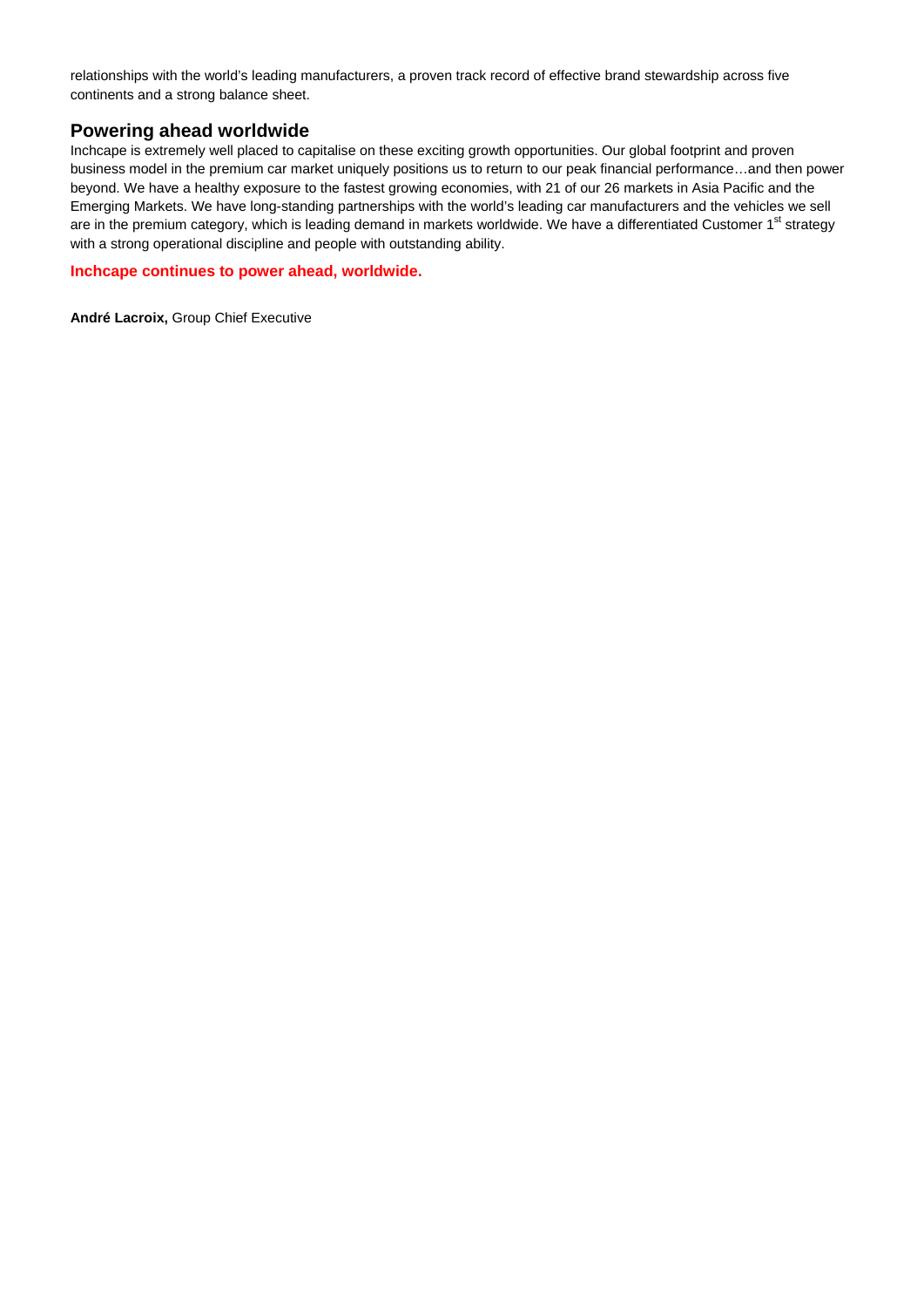# **Key performance indicators (KPIs)**

## **These KPIs are how we measure our business performance**

The Inchcape plc Board of Directors and the Group Executive Committee monitor the Group's progress against its strategic objectives and the financial performance of the Group's operations on a regular basis. Performance is assessed against the strategy, budgets and forecasts. We also measure the quality of revenues through the mix of revenue streams, and the flow through of value from sales revenue to trading profit.

## **Sales**

## **Definition**

Consideration receivable from the sale of goods and services. It is stated net of rebates and any discounts, and excludes sales related taxes.

#### **Achievements in 2010**

Sales grew by 5.4% in 2010 thanks to our market leading positions and the start of the global recovery.

## **Trading profit**

## **Definition**

Operating profit excluding the impact of exceptional items and unallocated central costs.

#### **Achievements in 2010**

Trading profit increased by 27.9% in 2010 driven by our operational focus on our Top Five Priorities in all the Group's regions.

## **Trading margin**

#### **Definition**

Calculated by dividing trading profit by sales.

#### **Achievements in 2010**

A robust trading margin of 4.2% was achieved in 2010 despite challenging trading conditions in some of our markets.

## **Like for like sales and trading profit**

#### **Definition**

Excludes the impact of acquisitions from the date of acquisition until the  $13<sup>th</sup>$  month of ownership and businesses that are sold or closed. It further removes the impact of retail centres that are relocated from the date of opening until the 13<sup>th</sup> month of trading in the new location. These numbers are presented in constant currency.

#### **Achievements in 2010**

Like for like sales and trading profit grew by 6.0% and 25.8% respectively in 2010 as a result of the start of the global recovery together with our restructuring activities.

## **Profit before tax and exceptional items**

#### **Definition**

Represents the profit made after operating and interest expense but before tax is charged excluding the impact of exceptional items.

#### **Achievements in 2010**

Profit before tax and exceptional items increased by 38.0%, only 9.0% away from the 2007 peak.

## **Working capital**

#### **Definition**

Inventory, receivables, payables, and supplier related credit.

#### **Achievements in 2010**

We have maintained our stock at our target of 1.5 months and have reduced working capital to £18.4m.

## **Cash generated from operations**

#### **Definition**

Trading profit adjusted for depreciation, amortisation and other non cash items plus the change in working capital and provisions.

#### **Achievements in 2010**

Our approach of selective capital expenditure together with our working capital control has enabled the Group to deliver operating cash flow of £274.3m.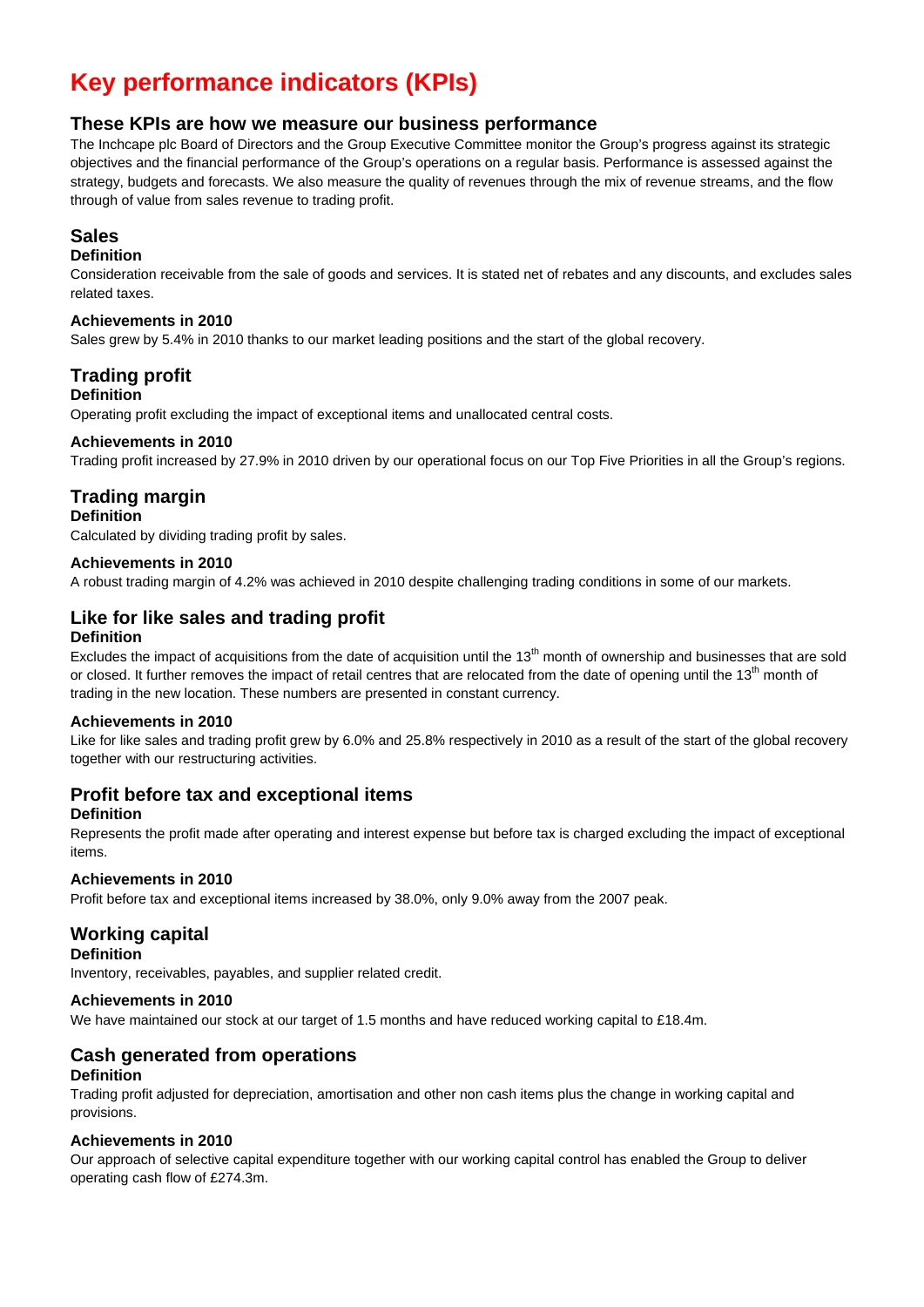# **Operating Review**

**Our unique global business model and focus on our Top Five Priorities have delivered a robust earnings recovery and strong cash generation.** 

|                                                 | Year ended<br>31.1 2.2010<br>£m | Year ended<br>31.12.2009 |            | % change in       |
|-------------------------------------------------|---------------------------------|--------------------------|------------|-------------------|
|                                                 |                                 | £m                       | % change   | constant currency |
| Sales                                           | 5,885.4                         | 5,583.7                  | 5.4        | 2.6               |
| Trading profit                                  | 248.1                           | 194.0                    | 27.9       | 21.9              |
| Trading margin %                                | 4.2                             | 3.5                      | 0.7ppt     | 0.7ppt            |
| Like for like sales                             | 5,819.7                         | 5,490.3                  | 6.0        | 3.1               |
| Like for like trading profit                    | 246.7                           | 196.1                    | 25.8       | 20.1              |
| Like for like sales growth/(decline) %          | 6.0                             | (8.6)                    | $14.6$ ppt |                   |
| Like for like trading profit growth/(decline) % | 25.8                            | (21.5)                   | 47.3ppt    |                   |
| Profit before tax before exceptional items      | 214.0                           | 155.1                    | 38.0       | 31.0              |
| Working capital                                 | 18.4                            | 76.7                     | (76.0)     |                   |
| Cash generated from operations                  | 274.3                           | 336.7                    | (18.5)     |                   |
| Net cash                                        | 205.8                           | 0.8                      | 25,625.0   |                   |

## **Performance indicators – Results**

The uneven global economic recovery continued in 2010. Demand for new and used cars improved particularly in Hong Kong, Australia, Belgium and Russia (in the second half of the year) whilst a number of our markets, Greece, Singapore, the Baltics and the Balkans declined. Against these market conditions we generated sales of £5.9bn, a growth of 2.6% compared to last year.

We retained our focus on margin improvement and the tight management of pre-exceptional operating costs which increased only 0.6% compared to last year. This resulted in a 0.7ppt improvement in our trading margin to 4.2% and enabled us to deliver an operating profit before exceptional items of £225.5m, a 22.2% increase on 2009.

Our continued focus on the management of working capital resulted in a further £58.3m reduction to £18.4m, a historically low position. This enabled us to deliver a strong cash generation from operations of £274.3m.

Our net cash expenditure on investing activities was £37.3m lower than last year and our expectations primarily due to the timing of capital expenditure.

When combined with our strong operating cash conversion we ended the year with £205.8m in net cash up from £0.8m at the end of 2009.

#### **Business analysis**

|                       | Year ended<br>31.12.2010<br>£m | Year ended<br>31.12.2009<br>£m |      | % change in<br>% change constant currency |
|-----------------------|--------------------------------|--------------------------------|------|-------------------------------------------|
| <b>Sales</b>          |                                |                                |      |                                           |
| Retail                | 3,429.5                        | 3,156.7                        | 8.6  | 6.4                                       |
| <b>Distribution</b>   | 2,455.9                        | 2,427.0                        | 1.2  | (2.3)                                     |
| <b>Trading profit</b> |                                |                                |      |                                           |
| Retail                | 77.6                           | 56.4                           | 37.6 | 31.2                                      |
| <b>Distribution</b>   | 170.5                          | 137.6                          | 23.9 | 18.1                                      |

#### **Retail business**

In our retail businesses, strong sales growth of 6.4% versus 2009 and our continued focus on our Top Five Priorities resulted in a trading profit of £77.6m, an increase of 31.2%.

In the UK we continued to outperform the market, which grew by 1.8%, gaining market share and delivering sales growth of 1.6%. Rigorous margin and cost management resulted in trading profit growth of 15.4% and a 2.4% trading margin, a 0.3ppt improvement on 2009.

Our Australian retail business delivered strong trading profit of £14.6m, a 10.4% growth on 2009, with a trading margin of 3.9%.

Across Europe the challenging market conditions have resulted in a sales decline of 13.3% versus 2009. A consistent focus on cost reduction has resulted in £0.9m trading profit.

In Russia and Emerging Markets the strong market growth in Russia and a rigorous focus on costs in the Baltics have resulted in sales growth of 25.4% and an increase in trading profit for the segment to £12.7m.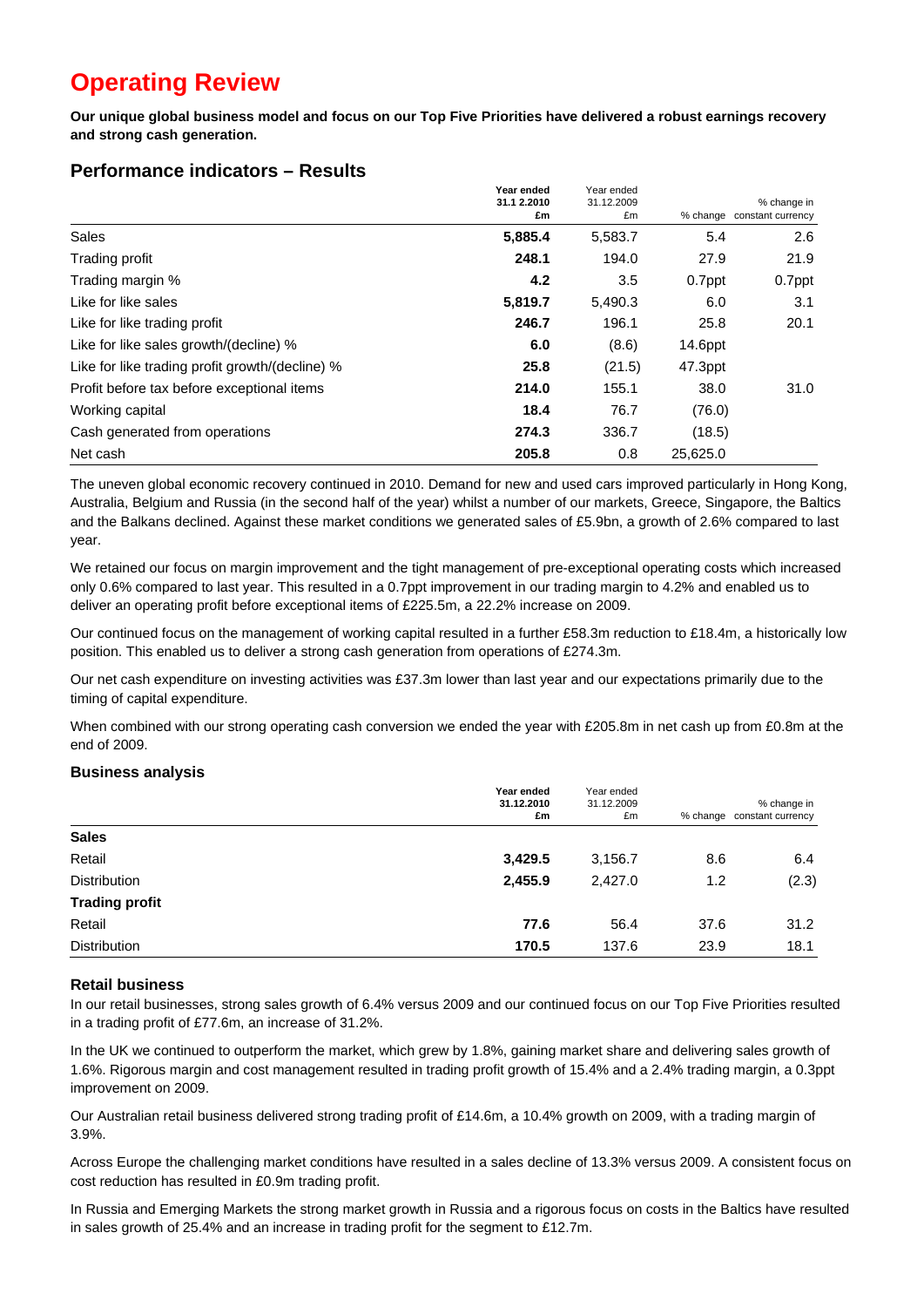#### **Distribution business**

Our distribution businesses have delivered a solid performance despite very challenging trading conditions, with sales of £2.5bn, 2.3% below 2009. Strong margin management, good aftersales performance and further cost reductions resulted in a trading profit of £170.5m, a 18.1% increase on 2009 and a trading margin of 6.9%, 1.2ppts better than 2009.

In Europe, market growth in Belgium and Finland (13% and 23% respectively) was offset by a significant market decline of 40% in Greece, where after a strong first quarter of vehicle sales, the economic conditions significantly deteriorated.

In our vertically integrated (VIR) business in North Asia, the Group delivered a strong trading profit increase of 69.3% as a result of significant market and share growth in Hong Kong. This was offset in South Asia by the continued decline of the Singapore market as a result of a 34% decline in the Certificate of Entitlement (COE) quota.

The market in Australia rebounded faster than expected growing 10% and we held our market share resulting in a strong trading profit of £47.9m for Australasia. Included in the result is a one off profit of £7.3m on the disposal of surplus property.

Strong market growth in South America and Africa and the benefits of the restructuring programmes in the Baltics delivered a £19.1m trading profit in the Russia and Emerging Markets segment. Included in the result is a £7.5m impairment cost on a property in Romania (2009: £4.2m).

#### **Regional analysis**

The Group reports its regional analysis in line with IFRS 8 'Operating Segments' which we adopted in 2009. This standard requires operating segments to be identified on the basis of internal reports about components of the Group that are regularly reviewed by the chief operating decision maker in order to assess their performance and to allocate resources to the segments. These operating segments are then aggregated into reporting segments to combine those with similar characteristics.

| Distribution            | Retail                      |
|-------------------------|-----------------------------|
| Australasia             | Australasia                 |
| Europe                  | Europe                      |
| North Asia              | United Kingdom              |
| South Asia              | Russia and Emerging Markets |
| United Kingdom          |                             |
| Russia and              |                             |
| <b>Emerging Markets</b> |                             |

Included within the Russia and Emerging Markets segment are Russia, China, South America, Africa, the Balkans, the Baltics, and Poland on the basis that prior to the global downturn these markets had entered the growth phase of their development cycle and we expect these markets to return to that growth phase in the medium term.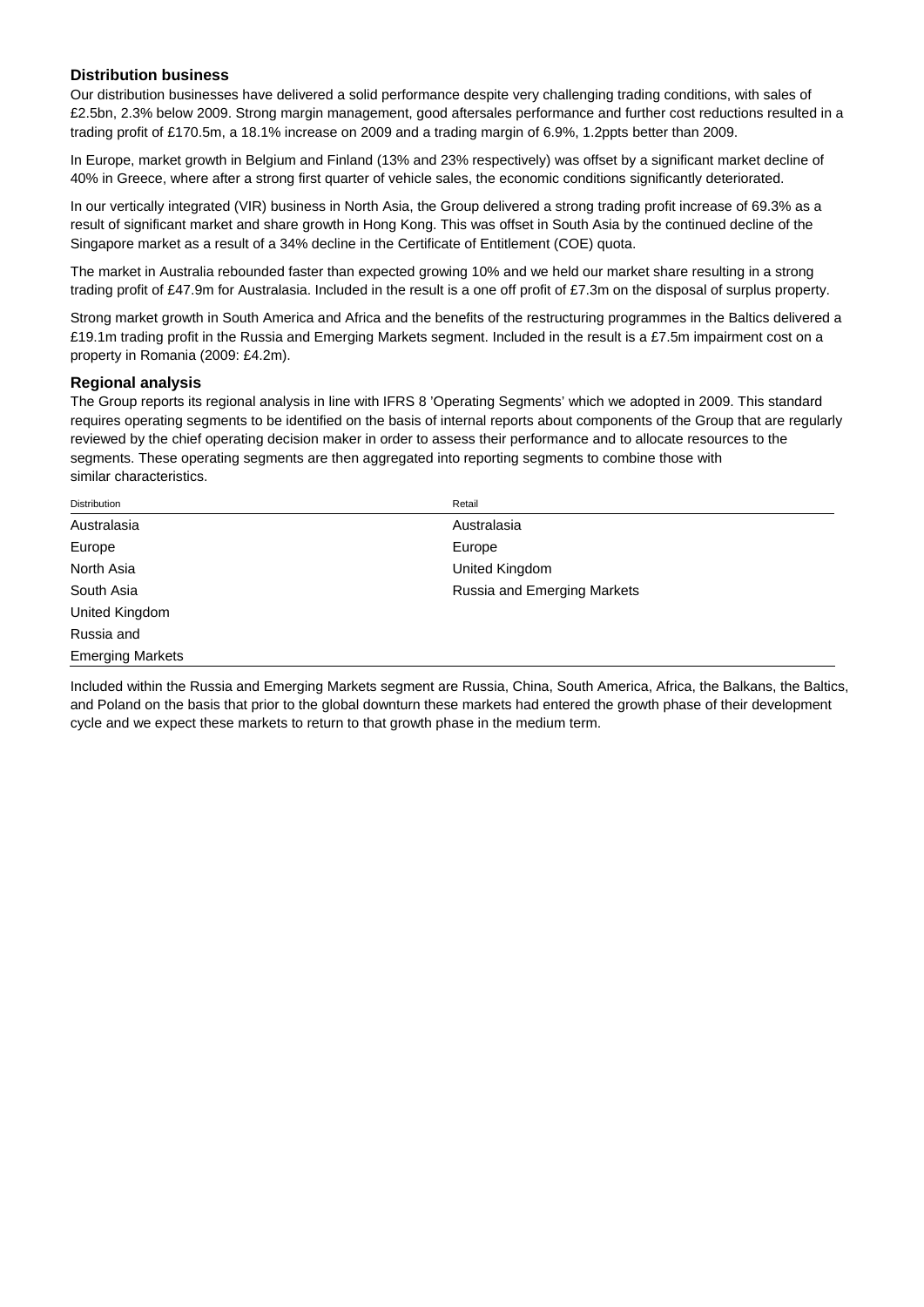## **Australasia**

|                       | Year ended<br>31.12.2010<br>£m | Year ended<br>31.12.2009<br>£m | % change | % change<br>in constant<br>currency |
|-----------------------|--------------------------------|--------------------------------|----------|-------------------------------------|
| <b>Sales</b>          | 1,030.3                        | 762.8                          | 35.1     | 14.8                                |
| Retail                | 372.9                          | 284.4                          | 31.1     | 11.4                                |
| <b>Distribution</b>   | 657.4                          | 478.4                          | 37.4     | 16.8                                |
| <b>Trading profit</b> | 62.5                           | 37.9                           | 64.9     | 39.8                                |
| Retail                | 14.6                           | 11.2                           | 30.4     | 10.4                                |
| <b>Distribution</b>   | 47.9                           | 26.7                           | 79.4     | 52.2                                |

#### **The market**

The Australian market was stronger than expected in 2010, growing 10% versus the previous year, which was driven by a strong economy and boosted by a Government incentive scheme for the car industry.

#### **Business model & strategy**

We are the distributor for Subaru in both Australia and New Zealand. In addition we have multi franchise retail operations based in Sydney, Melbourne and Brisbane. These operations hold franchises for Subaru, Volkswagen, Mitsubishi and Kia. We own 23 retail centres and manage a network of 105 independently owned centres on behalf of Subaru.

Supporting these operations our logistics business Autonexus is responsible for managing vehicle and parts inventory distribution and vehicle refurbishment on behalf of Subaru Australia and our retail business as well as other independent dealers.

Our strategy for our distribution operations is to continue to grow market share through our superior Customer 1<sup>st</sup> business processes. Our retail operations are focused on delivering an outstanding customer experience for our brand partners and driving revenue from sales of new and used cars, service and vehicle parts.

#### **Our operating performance**

Supported by a strong Subaru brand campaign - All 4 the Driver - and new model launches, our distribution business achieved record sales volume and this, together with a significant improvement in wholesale parts sales, resulted in trading profit 52.2% ahead of 2009 at £47.9m. This includes the one off £7.3m gain on the disposal of surplus property; excluding this gain, trading profit was 29.0% higher than 2009.

Our retail business delivered a 10.4% increase in trading profit to £14.6m, as a result of a strong new and used vehicle sales and improved aftersales performance through successful call centre activities.

#### **Outlook for 2011**

We expect to see continued recovery in the Australian market in 2011 despite the end of the Government incentive scheme which ended in 2010.

We expect to benefit from the launch of the face-lifted Forester in January 2011 and new Impreza model in the fourth quarter.

We anticipate further fluctuations in currency rates in 2011 which may impact our gross margin performance. We have put in place currency hedging contracts to manage our JPY/AUD exposure on vehicles and parts purchases through to June 2011 and will put in place further coverage for the rest of the year at the appropriate time.

Our operational focus on our Top Five Priorities of growing market share, growing aftersales, improving margins, controlling working capital and selective capital expenditure should enable us to further increase our competitive position.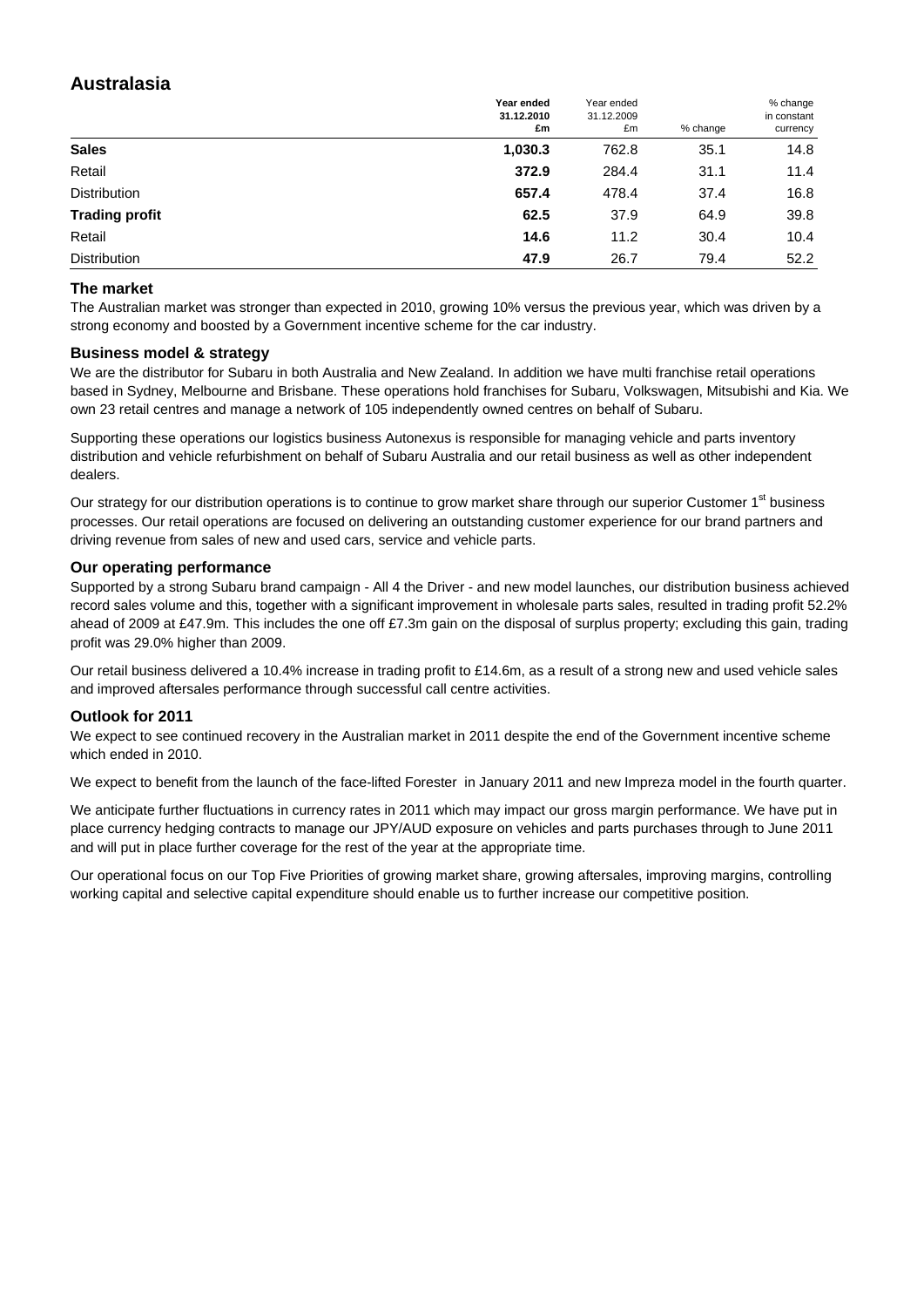## **Europe**

|                       | Year ended<br>31.12.2010<br>£m | Year ended<br>31.12.2009<br>£m | % change | % change<br>in constant<br>currency |
|-----------------------|--------------------------------|--------------------------------|----------|-------------------------------------|
| <b>Sales</b>          | 870.9                          | 1,006.1                        | (13.4)   | (9.6)                               |
| Retail                | 169.6                          | 204.3                          | (17.0)   | (13.3)                              |
| <b>Distribution</b>   | 701.3                          | 801.8                          | (12.5)   | (8.6)                               |
| <b>Trading profit</b> | 27.8                           | 28.6                           | (2.8)    | 1.6                                 |
| Retail                | 0.9                            | (1.6)                          | 156.3    | 156.5                               |
| <b>Distribution</b>   | 26.9                           | 30.2                           | (10.9)   | (7.1)                               |

#### **The market**

Belgium's market grew 13% compared to 2009 aided by the biannual Motor Show, held in January 2010, and by a Government CO<sub>2</sub> incentive in the first half of the year, targeted at small engine vehicles. The Greek market declined by 40% in 2010 having been significantly affected by the deteriorating economy and Government austerity measures introduced in the second quarter of the year. Finland started to recover in 2010 and the market grew by 23% compared to 2009.

#### **Business model & strategy**

In Belgium and Luxembourg we distribute Toyota and Lexus and own nine retail centres with a network of 89 retail centres operated by independent third party retailers. In Luxembourg we also have a retail centre for Jaguar.

In Greece we are the distributor for Toyota and Lexus owning six retail centres and overseeing a further 47 which are independently owned.

In Finland we are the distributor for Jaguar, Land Rover and Mazda and own four retail centres managing 52 third party outlets.

In distribution, growth will be driven by strong marketing programmes increasing traffic into the dealer network with new model launches supported by tight overhead control.

In retail, we focus on customer centric operational excellence and improving footfall conversion.

#### **Our operating performance**

Despite challenging trading conditions across our European markets our businesses delivered £27.8m trading profit, an increase of 1.6%.

In Belgium, we delivered a robust performance despite the impact of the Toyota recall. Increased aftersales and higher used car margins helped offset a challenging environment in our vehicle segment.

In Greece, although trading profit declined slightly due to the difficult trading and economic conditions, we saw a record market share and an improved aftersales performance. In retail our focus on our Top Five Priorities broadly mitigated the impact of the economic decline.

In Finland, the improvement in the overall market combined with the impact of the restructuring in 2009 saw both the distribution and retail businesses deliver significant trading profit improvements.

#### **Outlook for 2011**

The outlook for our markets in Europe remains challenging for 2011 and we will continue to focus on growing market share, leveraging new product launches such as the new Auris Hybrid, the Lexus CT200h and the new Yaris as well as developing our aftersales business. Moreover, we will benefit from the cost restructuring implemented in 2010.

Whilst in Finland we anticipate further economic and industry recovery, in Belgium, in the absence of the Motor Show and no Government incentive scheme, we expect the industry to contract in 2011.

In Greece we expect the ongoing austerity measures to result in a continued decline in the market. To partially mitigate the effect of the industry decline we have reduced our cost base and will continue to focus on our Top Five Priorities.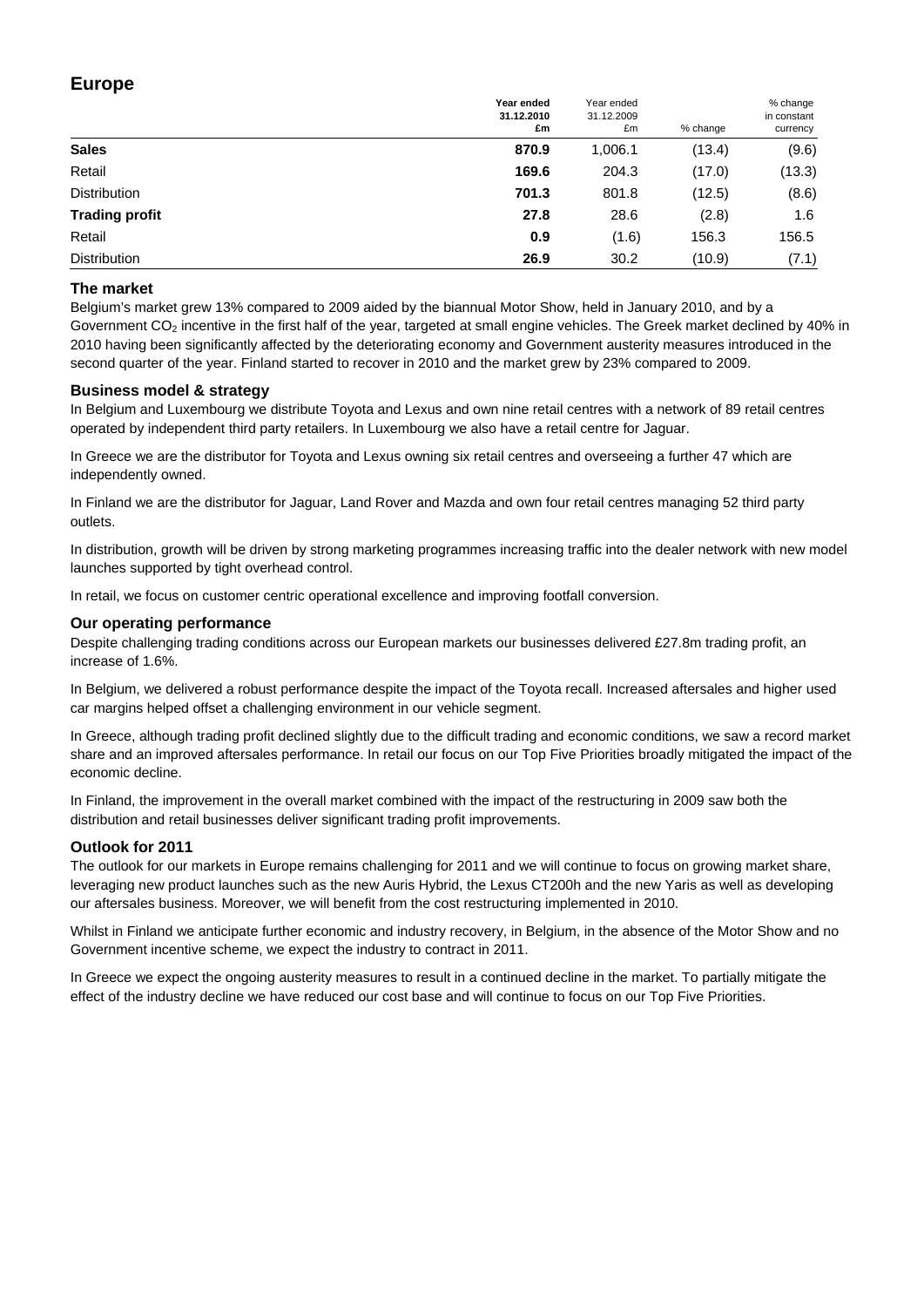## **North Asia**

|                       | Year ended<br>31.12.2010<br>£m | Year ended<br>31.12.2009<br>£m | % change | % change<br>in constant<br>currency |
|-----------------------|--------------------------------|--------------------------------|----------|-------------------------------------|
| <b>Sales</b>          |                                |                                |          |                                     |
| <b>Distribution</b>   | 430.6                          | 312.2                          | 37.9     | 36.8                                |
| <b>Trading profit</b> |                                |                                |          |                                     |
| <b>Distribution</b>   | 34.0                           | 19.9                           | 70.9     | 69.3                                |

#### **The market**

The market in Hong Kong grew strongly in 2010 up 39% on 2009, reflecting the considerable improvement in consumer confidence and a stronger economy as a whole. Both private cars and commercial vehicles were significantly ahead of last year.

#### **Business model & strategy**

In Hong Kong and Macau we are the distributor for Toyota, Lexus, Hino Trucks, Daihatsu, Jaguar and Mazda. We own and operate all 19 retail centres for these brand partners in this market.

In Guam we are the distributor and retailer for Toyota, Lexus, Chevrolet and Scion with all three retail centres and in Saipan we are distributor and retailer for Toyota with one further retail centre.

#### **Our operating performance**

The Group increased its market share in Hong Kong by 2.1ppts to 31.0% in 2010 despite a challenging competitive environment. Our performance benefited from a series of new and face-lifted model launches across the year including Toyota Prado, Previa, Wish and Vellfire, Lexus RX270, Mazda5 and Mazda6, and Jaguar XJ.

This strong market share performance has contributed to sales growth of 36.8%, a trading profit growth of 69.3% and an increase of 1.5ppts in trading margin to 7.9% for North Asia. New vehicle sales were the key growth driver but we also benefitted from a strong growth in aftersales revenues and a strong margin performance.

#### **Outlook for 2011**

We anticipate the market will to continue its recovery in North Asia in 2011. We will leverage another strong line up of product launches across all of the brands we represent, including Toyota Yaris, Camry, Auris HV, Alphard HV, Prius C, Lexus CT200h, Jaguar XK, Mazda3 and Hino 300. Further, we will continue to drive sales and aftersales through our industry leading Inchcape Advantage programmes such as our Day to Remember handover process.

Our controls on costs and cash will remain firmly in place.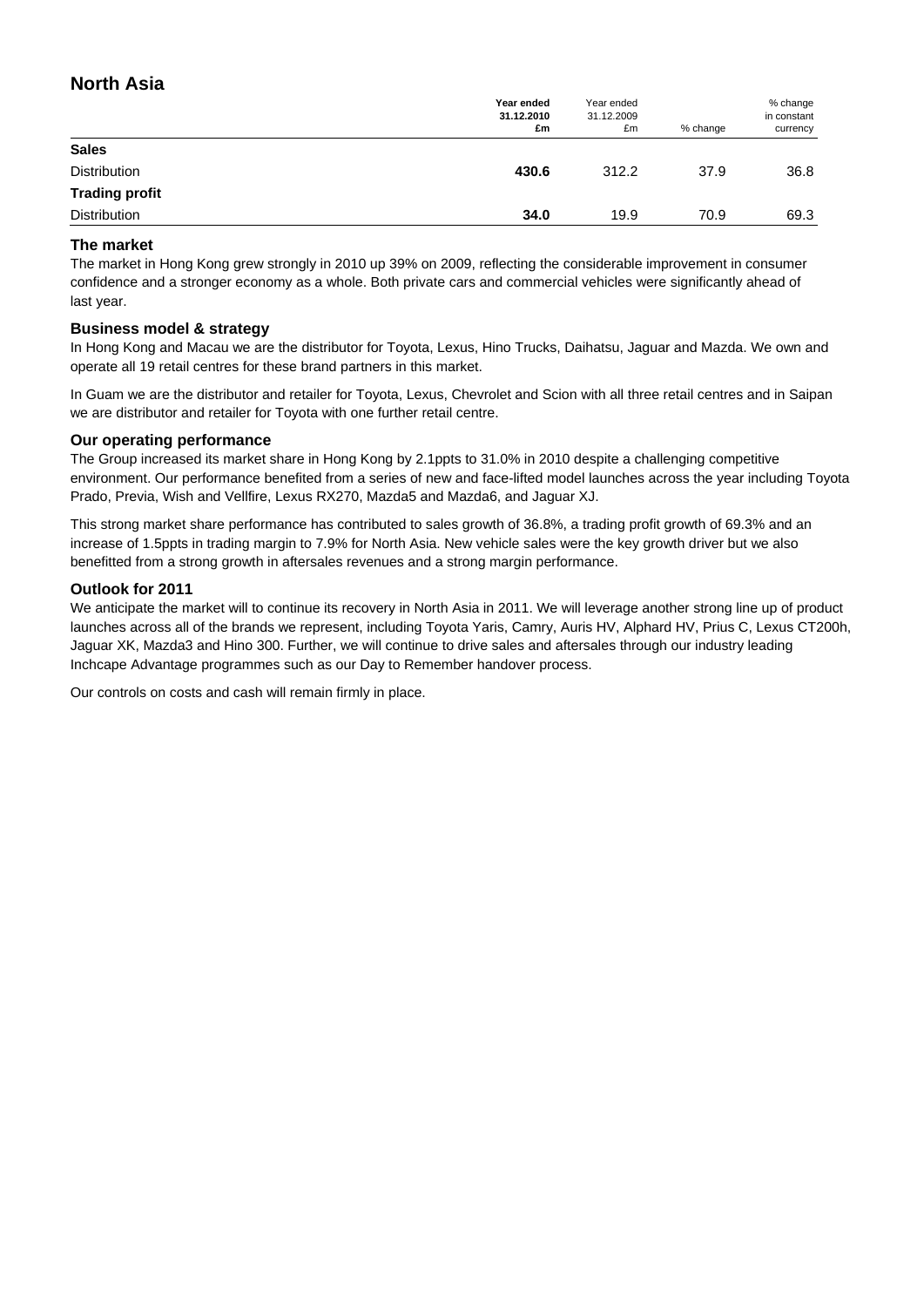## **South Asia**

|                       | Year ended<br>31.12.2010<br>£m | Year ended<br>31.12.2009<br>£m | % change | % change<br>in constant<br>currency |
|-----------------------|--------------------------------|--------------------------------|----------|-------------------------------------|
| <b>Sales</b>          |                                |                                |          |                                     |
| Distribution          | 371.8                          | 548.2                          | (32.2)   | (37.0)                              |
| <b>Trading profit</b> |                                |                                |          |                                     |
| <b>Distribution</b>   | 36.1                           | 55.9                           | (35.4)   | (39.9)                              |

#### **The market**

The market in Singapore continued to decline in 2010 and ended the year 34% down on 2009, due to a reduction of the number of Certificates of Entitlement (COEs) available following the slowdown of deregistrations.

#### **Business model & strategy**

In Singapore we are the distributor for Toyota, Lexus, Hino Trucks and Suzuki. We have represented Toyota in Singapore since 1967 and been the Singapore market leading retailer by sales for eight consecutive years since 2002. We have held the Suzuki distribution franchise since 1977. We own and operate all six retail centres in the market.

In Brunei we are the distributor for both Toyota and Lexus owning and operating all four retail centres there.

#### **Our operating performance**

Although sales declined by 37.0% as a result of the fall in volume of new car sales in Singapore, South Asia delivered £36.1m trading profit with a 9.7% margin thanks to strong management of our sales mix, a tight gross margin control and reduction in the cost base.

As expected the market was down by 34% in 2010 as we saw a significant reduction in the COE quota following a lower level of deregistrations.

Aftersales outperformed the market in Singapore through effective targeted campaigns driving customer retention rates.

#### **Outlook for 2011**

2011 will be another challenging year in the Singapore market and we expect a further decline in new vehicle volumes.

We will aim to grow our market share with new model launches such as the Toyota Vios and Prius, Suzuki Kizashi and Swift and Lexus CT200h.

We will continue to protect our gross margin by defending our pricing power despite competitive pressure on price.

Our aftersales business will benefit from our innovative approach to retention on warranty and post warranty customers.

Our controls on cost and cash will remain firmly in place during 2011.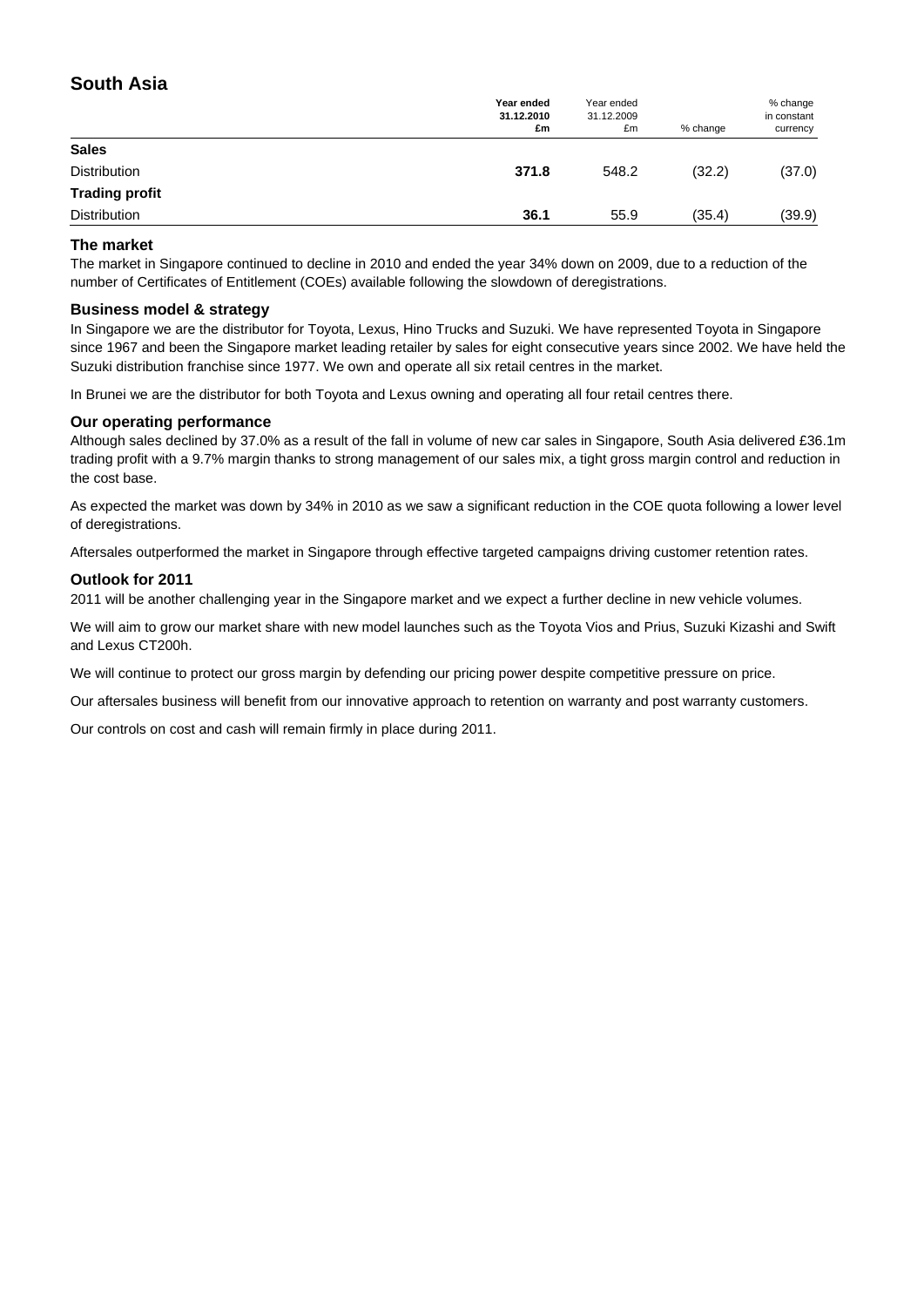## **United Kingdom**

|                       | Year ended<br>31.12.2010<br>£m | Year ended<br>31.12.2009<br>£m | % change | % change<br>in constant<br>currency |
|-----------------------|--------------------------------|--------------------------------|----------|-------------------------------------|
| <b>Sales</b>          | 2,125.8                        | 2,085.7                        | 1.9      | 1.9                                 |
| Retail                | 2,088.9                        | 2,055.7                        | 1.6      | 1.6                                 |
| <b>Distribution</b>   | 36.9                           | 30.0                           | 23.0     | 23.0                                |
| <b>Trading profit</b> | 55.9                           | 46.7                           | 19.7     | 19.7                                |
| Retail                | 49.4                           | 42.8                           | 15.4     | 15.4                                |
| <b>Distribution</b>   | 6.5                            | 3.9                            | 66.7     | 66.7                                |

#### **The market**

The UK market performed better than expected in 2010, ending the year 1.8% above 2009. Momentum in the first quarter, driven by the extended government scrappage scheme, continued through to the half year. The second half of 2010 experienced a year on year decline in the absence of the scrappage incentive.

#### **Business model & strategy**

We have scale operations in the core regions of the South East, Midlands, North and North East of England with a streamlined portfolio of 128 retail centres focused on premium brands. We aim to create significant differentiation by delivering an outstanding level of customer service through our Inchcape Advantage programme and to drive growth in aftersales and car finance penetration.

The distribution element of our results is made up of our fleet leasing business, Inchcape Fleet Solutions (IFS) which offers fleet management and leasing services to corporate and government customers. With over 50 years experience in the automotive industry, IFS has a combined fleet size of approximately 41,000 vehicles.

#### **Our operating performance**

We continued to outperform the market in 2010, growing market share by 0.1ppts, benefiting from new model launches across key brand partners and continued improvements in customer service. Our retail business delivered like for like sales growth of 3.0%, driven by market share growth and volume in new vehicles and market share gains in used vehicles; all supported by superior Inchcape Advantage processes. Aftersales performed ahead of last year and as a result of Inchcape Advantage initiatives (focused on appointment desk, follow-up calls, electronic vehicle health checks and loyalty offerings) and a continued reduction in overhead costs, trading margins have increased by 0.3ppts to 2.4%.

Our IFS business delivered a robust £6.5m trading profit in 2010, a 66.7% growth on the prior year as we benefited from successful end of contract extension deals. Rigorous control of costs in the year resulted in a trading margin of 17.6%, 4.6ppts ahead of 2009.

#### **Outlook for 2011**

2011 will be a challenging year for the UK market with economic uncertainty compounded by a 2010 comparison which included the impact of the scrappage scheme. The industry forecast is for the new car market to be at 1.9m.

We will launch a number of new models across various brands in 2011, including Mercedes-Benz CLS, Volkswagen EOS, Lexus CT200h, Audi A6, Range Rover Evoque and BMW X6 and will further focus on market share gains through driving improved customer traffic from our Inchcape Advantage programmes.

We will also target increases in aftersales through an upgraded customer call centre and target increased customer retention rates.

Our controls on costs and cash will remain firmly in place.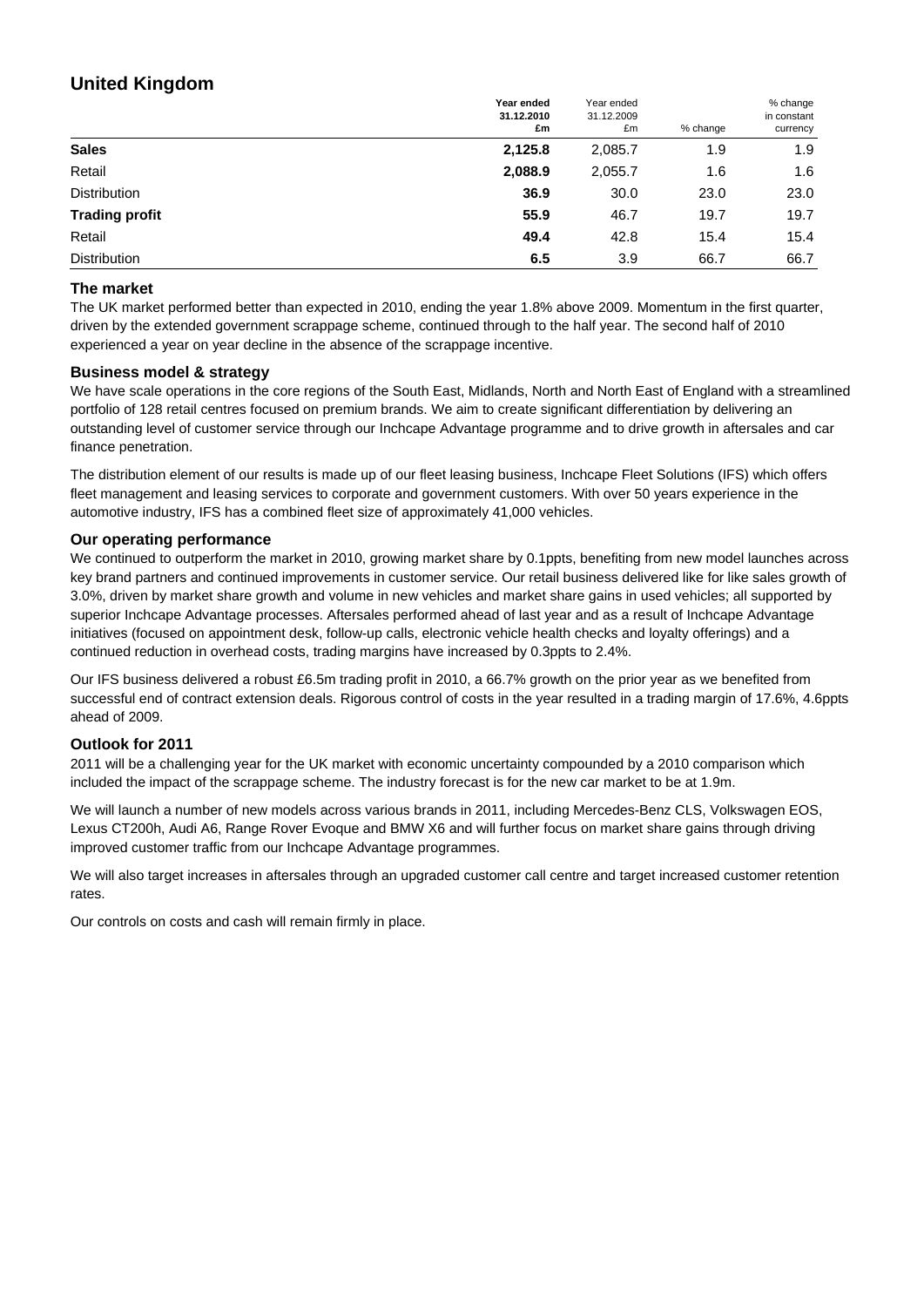## **Russia and Emerging Markets**

|                       | Year ended<br>31.12.2010<br>£m | Year ended<br>31.12.2009<br>£m | % change | % change<br>in constant<br>currency |
|-----------------------|--------------------------------|--------------------------------|----------|-------------------------------------|
| <b>Sales</b>          | 1,056.0                        | 868.7                          | 21.6     | 19.2                                |
| Retail                | 798.1                          | 612.3                          | 30.3     | 25.4                                |
| <b>Distribution</b>   | 257.9                          | 256.4                          | 0.6      | 3.4                                 |
| <b>Trading profit</b> | 31.8                           | 5.0                            | 536.0    | 601.0                               |
| Retail                | 12.7                           | 4.0                            | 217.5    | 169.8                               |
| <b>Distribution</b>   | 19.1                           | 1.0                            | 1,810.0  | 11,544.7                            |

#### **The market**

Recovery started in many of our emerging markets in 2010. The Russia market grew by 35% aided by a Government scrappage scheme, China continued to enjoy significant growth up 31% and our South American markets increased by 50%. Poland and the Baltics grew by 2% and 9% respectively in 2010. Continued economic uncertainty and a lack of available credit resulted in a decline of 30% in the Balkans.

#### **Business model & strategy**

In Russia we operate 21 scale retail centres in St Petersburg and Moscow representing 13 brands.

In the Balkans we are the distributor for Toyota and Lexus operating six retail centres and in Poland we own four retail centres for BMW and MINI.

In the Baltics we operate VIR for Mazda, Jaguar and Land Rover and retail BMW, Mitsubishi and Hyundai with a total of 22 retail centres.

In Ethiopia we operate VIR for Toyota and in South America as distributor for BMW with 11 retail centres in total.

In China we have four scale retail centres for Toyota, Lexus, Jaguar and Land Rover in Shanghai and Shaoxing.

#### **Our operating performance**

Our businesses delivered results significantly ahead of 2009 with a 19.2% growth in revenue and a trading profit of £31.8m; £19.1m in distribution and £12.7m in retail. As a result of margin management and cost reductions, our trading margin increased 2.4ppts to 3.0%. Included in the distribution result was an impairment of land value in the Balkans of £7.5m (£4.2m in 2009).

In Russia, our market share improvement and a focus on cost management has delivered an underlying trading profit of £14.4m.

Our Polish business delivered a record profit whilst in the combined regions of the Baltics and Balkans we have improved our financial performance despite challenging market conditions.

Our performance in Ethiopia was strong due to customer management initiatives and our growing aftersales business which enabled us to deliver a record profit. Our South American operations exceeded our expectations with the market rebounding well following the earthquake earlier in the year.

Our China business continues to grow with a new Jaguar Land Rover retail centre opening in Shaoxing in December 2010.

#### **Outlook for 2011**

We expect to see further recovery across many of the markets in 2011, with market growth forecast in Russia, China, South America, Africa and the Baltics, while we expect the Balkans to remain flat.

We will continue to improve our competitive position through superior operating and customer service processes and benefit from new product launches which we will leverage with focused marketing campaigns.

We continue to grow aftersales through programmes to drive traffic and vehicle health checks and our controls on costs and cash will remain firmly in place.

We will expand our retail capacity to meet the increased demand with investment in facility expansion in Moscow, Wroclaw, Santiago and Lima.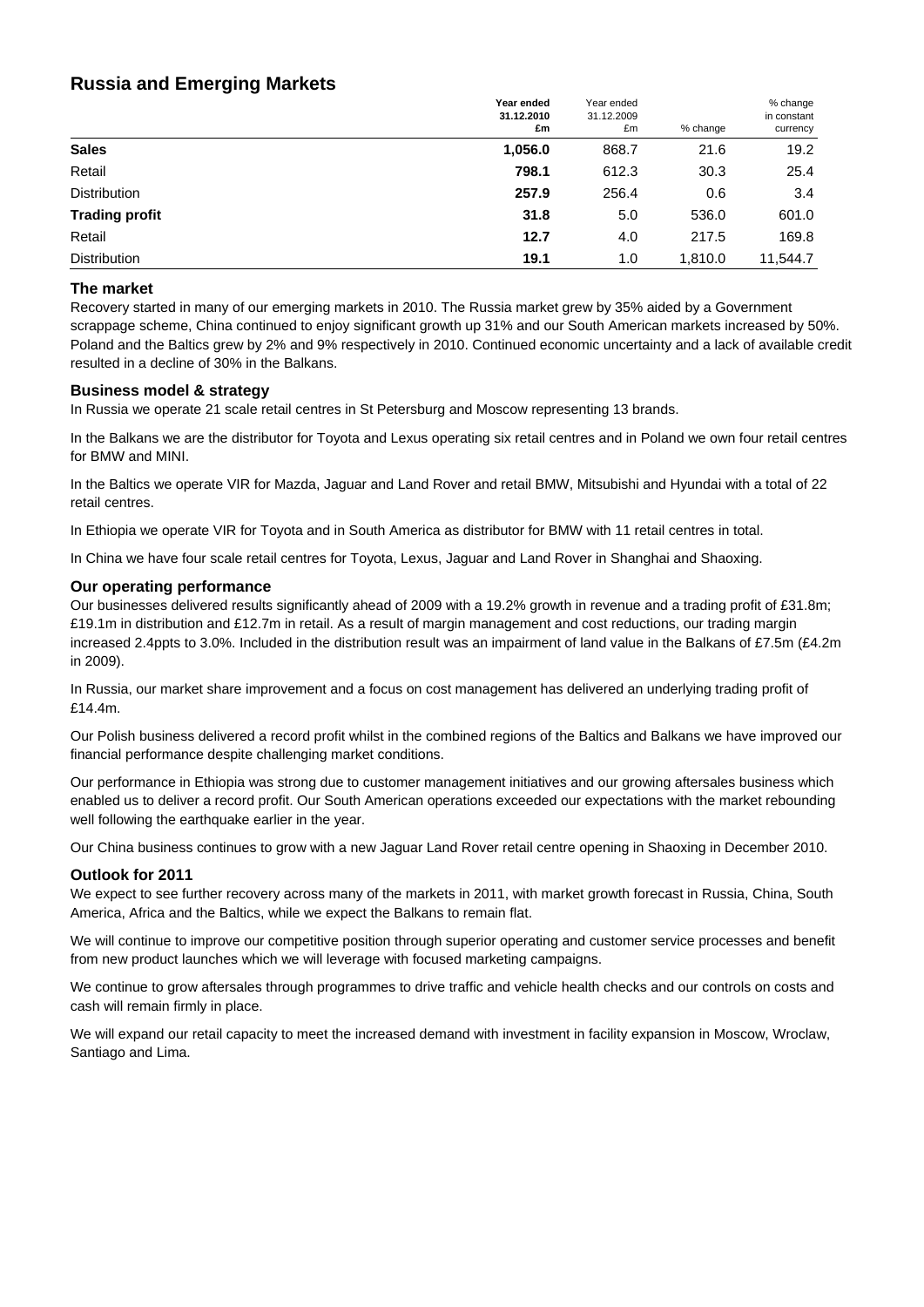## **Finance Review**

The Group has delivered results ahead of our expectations.

In addition to the segmental results detailed below are the financial implications of our operating activities.

#### **Central costs**

Unallocated central costs for the full year are £22.6m before exceptional items (2009: £18.8m). The year on year increase is principally driven by increases in share based award costs following the growth in the share price.

#### **Joint ventures and associates**

The share of profit after tax from joint ventures was a loss of £1.7m driven primarily by a net loss in our Greek joint venture, as a result of the significant market impact of the austerity measures in the market.

#### **Exceptional items**

We have reported exceptional costs of £21.9m for 2010 which relate to a global restructuring exercise conducted in the fourth quarter of 2010, to ensure we continue to maintain an organisation structure and cost base which reflects trading conditions across the Group. The costs relate to a reduction in headcount and disposal of 15 underperforming sites and write off of associated goodwill.

#### **Net financing costs**

Net financing costs for the full year of £9.8m are £11.0m lower than 2009 as we benefited from strong cash generation across the Group, lower interest rates in many of our markets and lower levels of debt.

The hedging arrangements in place for the US\$ Private Placement resulted in a net gain of £2.0m for 2010 (2009: £0.9m).

#### **Tax**

The effective tax rate before exceptional items for the year is 29% compared to 28% in 2009. This marginal increase has arisen due to the mix of profits across the territories in which we operate. The rate is expected to be similar for 2011.

#### **Non controlling interests**

Profits attributable to our non controlling interests were £5.1m, compared to £3.0m in 2009. This increase was largely due to increased profits in our Australia business. At the year end the Group's non controlling interests principally comprise a 33% minority holding in UAB Vitvela in Lithuania, a 30% share in NBT Brunei and a 10% share of Subaru Australia.

#### **Foreign currency**

During 2010, the Group benefited by £9.9m from the translation of its overseas profits before tax into sterling at the 2009 average exchange rate.

#### **Cashflow and net debt**

The Group's operations have delivered a strong cash generative performance in 2010. The Group's focus on tight working capital management has delivered a further £58.3m reduction to £18.4m, a historically low position. The Group has invested £44.3m in capital expenditure during the year. At the end of 2010 we had £205.8m in net cash...

The year end net cash position has enabled the Group to review and cancel £225.0m of undrawn borrowing facilities.

#### **Dividend**

The Board recommends a final ordinary dividend of 6.6p per ordinary share which is subject to the approval of shareholders at the 2011 Annual General Meeting. No interim dividend was paid in 2010.

#### **Pensions**

During the year, and in line with the funding programme agreed with the Trustees in 2009, the Group made cash contributions to the UK defined benefit scheme amounting to £28.4m (2009: £34.7m). A revision of market and actuarial assumptions for the UK defined benefit schemes has resulted in a closing deficit on Group schemes of £22.2m, compared to a deficit of £74.8m in 2009.

#### **Acquisitions and disposals**

We invested £10.7m in a joint venture with the Independence Group of Companies to establish a Toyota Retail Centre in Moscow. In addition, we had a further £2.2m payment for Musa Motors.

#### **Capital expenditure**

The Group continues to work closely with its brand partners to minimise the level of capital expenditure while maintaining the required operational standards and as a result net capital expenditure additions were £19.5m in 2010 which includes £24.8m of disposal proceeds relating primarily to the sale of surplus land in Australia. The Group has continued to make strategic investments by opening a new Jaguar Land Rover site in Shaoxing in China.

The Group also continued with its implementation plans for SAP, with a focus on development in Russia.

**John McConnell,** Group Finance Director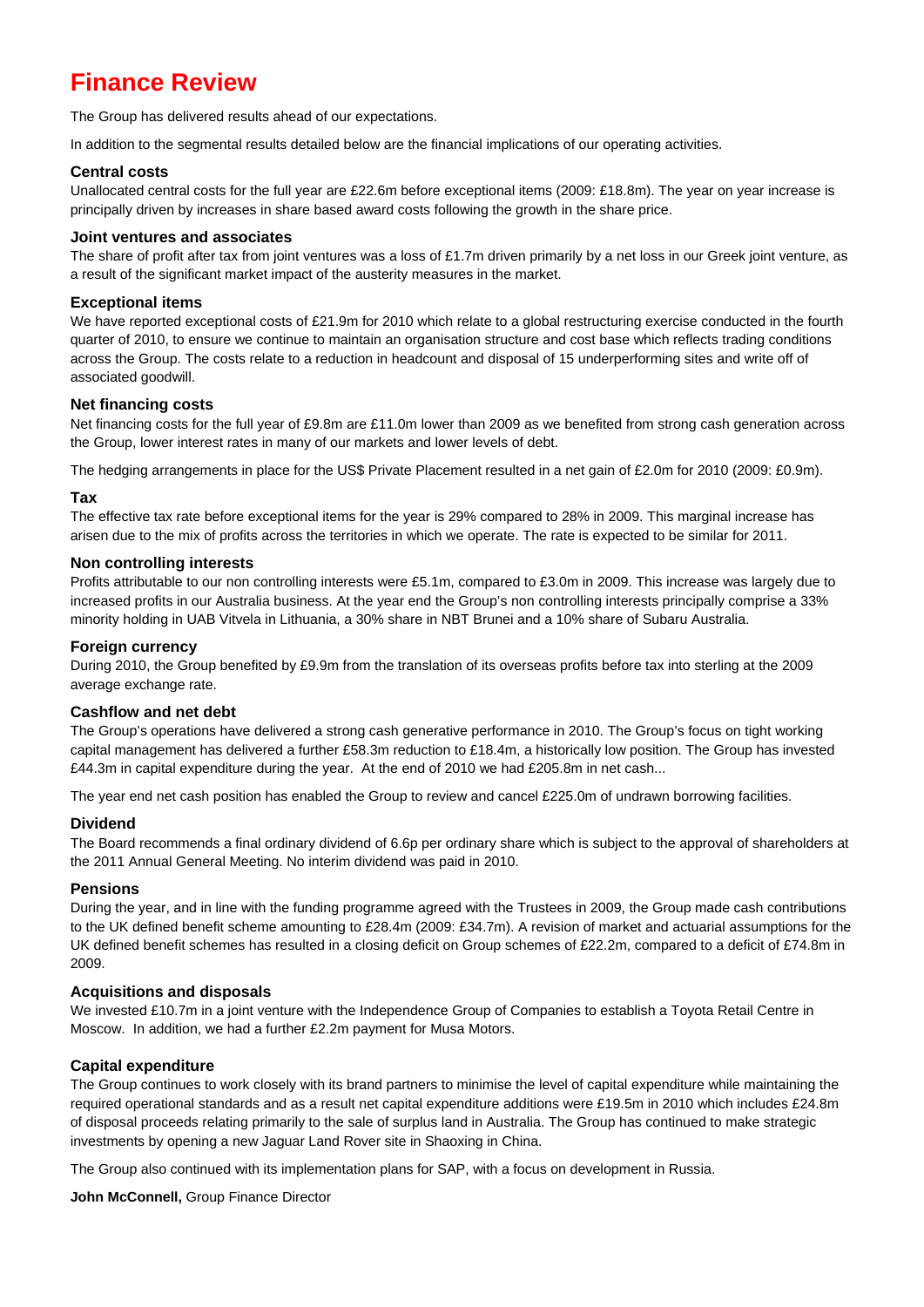# **Consolidated income statement**

For the year ended 31 December 2010

|                                                                        | <b>Notes</b> | exceptional<br>items<br>2010<br>£m | <b>Before Exceptional</b><br>items<br>2010<br>(note 3)<br>£m | <b>Total</b><br>2010<br>£m | Before<br>exceptional<br>items<br>2009<br>£m | Exceptional<br>items<br>(note 3)<br>2009<br>£m | Total<br>2009<br>£m |
|------------------------------------------------------------------------|--------------|------------------------------------|--------------------------------------------------------------|----------------------------|----------------------------------------------|------------------------------------------------|---------------------|
| Revenue                                                                | 2            | 5,885.4                            |                                                              | 5,885.4                    | 5,583.7                                      |                                                | 5,583.7             |
| Cost of sales                                                          |              | (5,004.5)                          |                                                              | $-$ (5,004.5) (4,757.0)    |                                              |                                                | $-$ (4,757.0)       |
| <b>Gross profit</b>                                                    |              | 880.9                              |                                                              | 880.9                      | 826.7                                        |                                                | 826.7               |
| Net operating expenses                                                 |              | (655.4)                            | (21.9)                                                       | (677.3)                    | (651.5)                                      | (18.4)                                         | (669.9)             |
| <b>Operating profit</b>                                                | 2            | 225.5                              | (21.9)                                                       | 203.6                      | 175.2                                        | (18.4)                                         | 156.8               |
| Share of (loss) / profit after tax of joint ventures and<br>associates |              | (1.7)                              |                                                              | (1.7)                      | 0.7                                          |                                                | 0.7                 |
| <b>Profit before finance and tax</b>                                   |              | 223.8                              | (21.9)                                                       | 201.9                      | 175.9                                        | (18.4)                                         | 157.5               |
| Finance income                                                         | 4            | 58.6                               |                                                              | 58.6                       | 52.1                                         |                                                | 52.1                |
| Finance costs                                                          | 5            | (68.4)                             |                                                              | (68.4)                     | (72.9)                                       | -                                              | (72.9)              |
| <b>Profit before tax</b>                                               |              | 214.0                              | (21.9)                                                       | 192.1                      | 155.1                                        | (18.4)                                         | 136.7               |
| Tax                                                                    | 6            | (62.2)                             | 3.1                                                          | (59.1)                     | (43.5)                                       | 1.8                                            | (41.7)              |
| Profit for the year                                                    |              | 151.8                              | (18.8)                                                       | 133.0                      | 111.6                                        | (16.6)                                         | 95.0                |
| Profit attributable to:                                                |              |                                    |                                                              |                            |                                              |                                                |                     |
| - Owners of the parent                                                 |              |                                    |                                                              | 127.9                      |                                              |                                                | 92.0                |
| - Non controlling interests                                            |              |                                    |                                                              | 5.1                        |                                              |                                                | 3.0                 |
|                                                                        |              |                                    |                                                              | 133.0                      |                                              |                                                | 95.0                |
| Basic earnings per share (pence)*                                      | 7            |                                    |                                                              | 27.9p                      |                                              |                                                | 22.9p               |
| Diluted earnings per share (pence)*                                    | 7            |                                    |                                                              | 27.6p                      |                                              |                                                | 22.9p               |

\* Earnings per share for 2009 have been restated to reflect the 10 for 1 share consolidation that took effect in May 2010.

# **Consolidated statement of comprehensive income**

For the year ended 31 December 2010

|                                                                    | 2010<br>£m | 2009<br>£m |
|--------------------------------------------------------------------|------------|------------|
| <b>Profit for the year</b>                                         | 133.0      | 95.0       |
| Other comprehensive income:                                        |            |            |
| Cash flow hedges                                                   | 0.3        | (126.8)    |
| Net investment hedge                                               |            | 2.9        |
| Fair value (losses) / gains on available for sale financial assets | (3.6)      | 0.4        |
| Effect of foreign exchange rate changes                            | 37.2       | (76.6)     |
| Net actuarial gain / (loss) on defined benefit pension schemes     | 64.9       | (163.3)    |
| Irrecoverable element of pension surplus                           | (36.3)     | 43.6       |
| Current tax recognised directly in shareholders' equity            | 14.7       |            |
| Deferred tax recognised directly in shareholders' equity           | (15.2)     | 60.6       |
| Other comprehensive income for the year, net of tax                | 62.0       | (259.2)    |
| Total comprehensive income for the year                            | 195.0      | (164.2)    |
| Total comprehensive income attributable to:                        |            |            |
| - Owners of the parent                                             | 188.7      | (165.8)    |
| - Non controlling interests                                        | 6.3        | 1.6        |
| Total comprehensive income for the year                            | 195.0      | (164.2)    |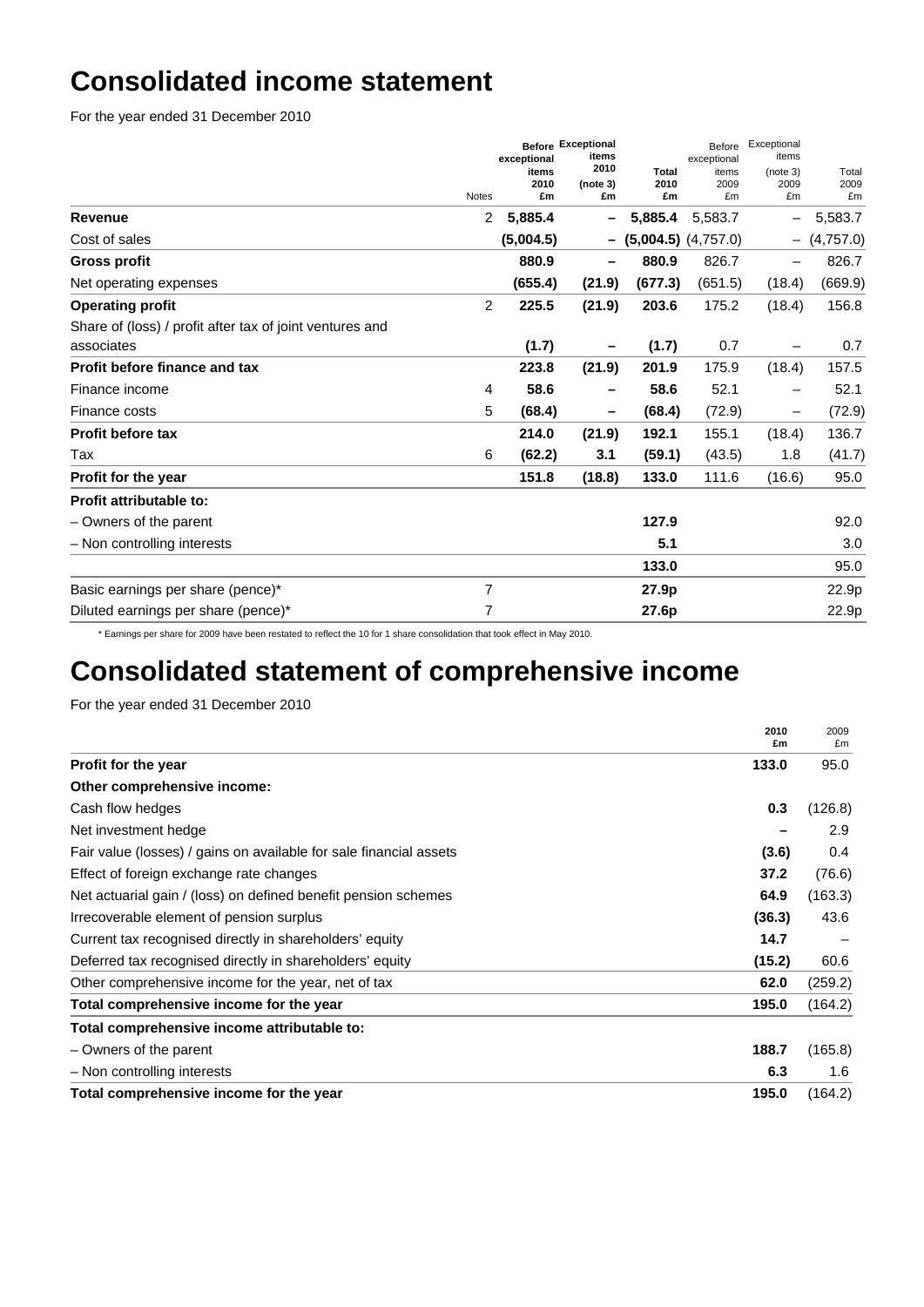# **Consolidated statement of financial position**

As at 31 December 2010

|                                                         | Notes | 2010<br>£m | 2009<br>£m              |
|---------------------------------------------------------|-------|------------|-------------------------|
| <b>Non-current assets</b>                               |       |            |                         |
| Intangible assets                                       |       | 551.2      | 545.6                   |
| Property, plant and equipment                           |       | 632.3      | 656.6                   |
| Investments in joint ventures and associates            |       | 33.1       | 22.3                    |
| Available for sale financial assets                     |       | 12.4       | 17.8                    |
| Trade and other receivables                             |       | 28.8       | 25.4                    |
| Deferred tax assets                                     |       | 31.4       | 37.6                    |
| Retirement benefit asset                                |       | 22.0       | 0.8                     |
|                                                         |       | 1,311.2    | 1,306.1                 |
| <b>Current assets</b>                                   |       |            |                         |
| Inventories                                             |       | 844.1      | 772.7                   |
| Trade and other receivables                             |       | 232.7      | 252.9                   |
| Available for sale financial assets                     |       | 1.7        | 0.7                     |
| Derivative financial instruments                        |       | 122.1      | 91.0                    |
| Current tax assets                                      |       | 5.1        | 5.1                     |
| Cash and cash equivalents                               |       | 561.6      | 381.3                   |
|                                                         |       | 1,767.3    | 1,503.7                 |
| Assets held for sale and disposal group                 | 11    | 23.4       | 6.6                     |
|                                                         |       | 1,790.7    | 1,510.3                 |
| <b>Total assets</b>                                     |       | 3,101.9    | 2,816.4                 |
| <b>Current liabilities</b>                              |       |            |                         |
| Trade and other payables                                |       | (1,080.9)  | (939.1)                 |
| Derivative financial instruments                        |       | (9.0)      | (21.8)                  |
| <b>Current tax liabilities</b>                          |       | (46.6)     | (46.4)                  |
| Provisions                                              |       | (36.1)     | (46.7)                  |
| <b>Borrowings</b>                                       |       | (144.2)    | (166.0)                 |
|                                                         |       |            | $(1,316.8)$ $(1,220.0)$ |
| <b>Non-current liabilities</b>                          |       |            |                         |
| Trade and other payables                                |       | (34.6)     | (68.8)                  |
| Provisions                                              |       | (58.8)     | (47.7)                  |
| Deferred tax liabilities                                |       | (18.1)     | (15.4)                  |
| <b>Borrowings</b>                                       |       | (320.5)    | (299.2)                 |
| Retirement benefit liability                            |       | (44.2)     | (75.6)                  |
|                                                         |       | (476.2)    | (506.7)                 |
| Liabilities directly associated with the disposal group | 11    | (19.6)     |                         |
| <b>Total liabilities</b>                                |       |            | $(1,812.6)$ $(1,726.7)$ |
| <b>Net assets</b>                                       |       | 1,289.3    | 1,089.7                 |
| Shareholders' equity                                    |       |            |                         |
| Share capital                                           |       | 46.4       | 163.3                   |
| Share premium                                           |       | 126.3      | 126.1                   |
| Capital redemption reserve                              |       | 133.3      | 16.4                    |
| Other reserves                                          |       | 145.2      | 112.4                   |
| Retained earnings                                       |       | 811.9      | 649.5                   |
| Equity attributable to owners of the parent             |       | 1,263.1    | 1,067.7                 |
| Non controlling interests                               |       | 26.2       | 22.0                    |
| Total shareholders' equity                              |       | 1,289.3    | 1,089.7                 |
|                                                         |       |            |                         |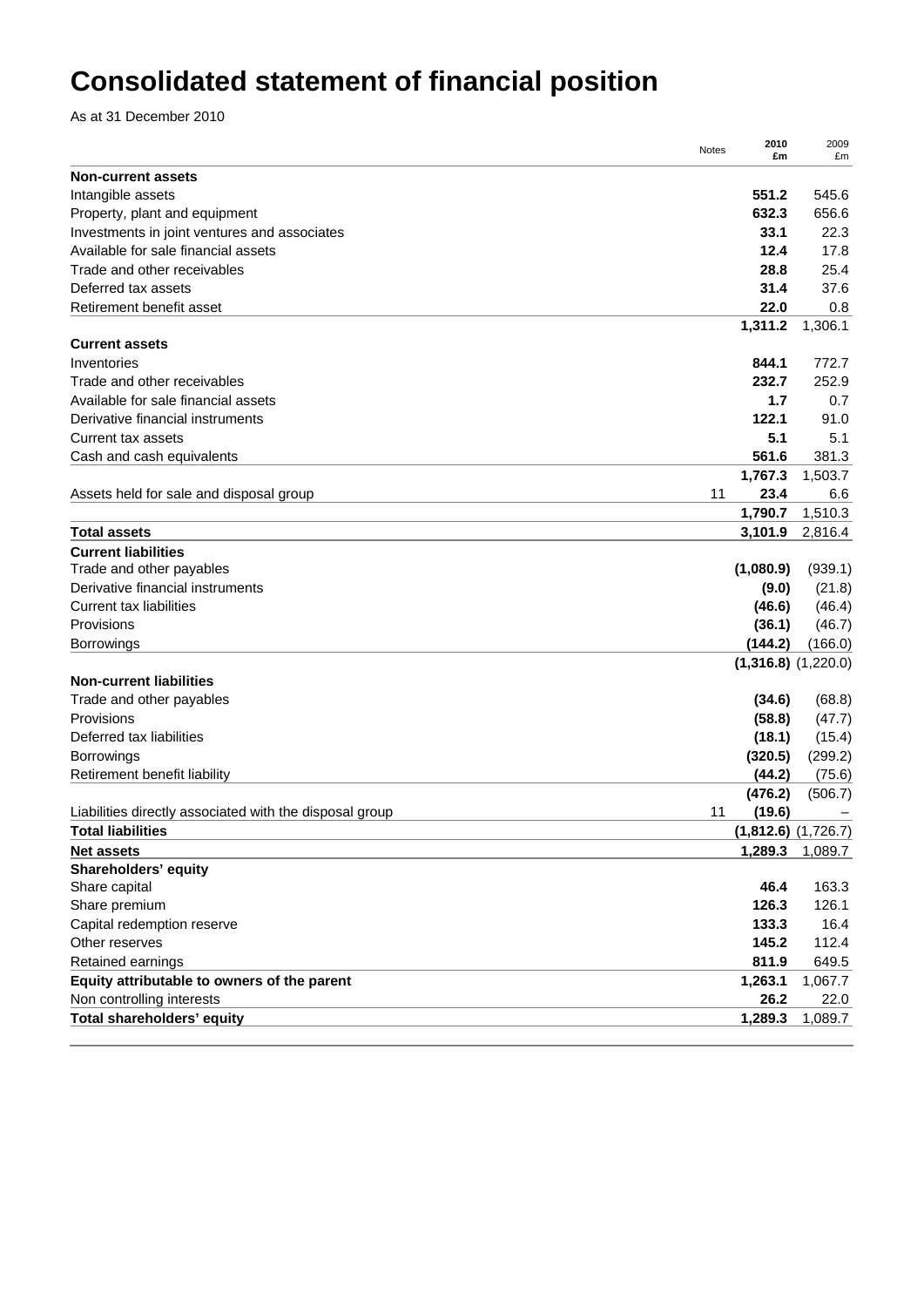# **Consolidated statement of changes in equity**

For the year ended 31 December 2010

|                                         | Share<br>capital<br>£m | premium<br>£m | Capital<br>Share redemption<br>reserve<br>£m | Other<br>reserves<br>£m | earnings<br>£m | Equity<br>attributable<br>Retained to owners of<br>the parent<br>£m | <b>Non</b><br>interest<br>£m | Total<br>controlling shareholders'<br>equity<br>£m |
|-----------------------------------------|------------------------|---------------|----------------------------------------------|-------------------------|----------------|---------------------------------------------------------------------|------------------------------|----------------------------------------------------|
| At 1 January 2009                       | 121.9                  | 126.1         | 16.4                                         | 273.1                   | 458.0          | 995.5                                                               | 24.1                         | 1,019.6                                            |
| Total comprehensive income for the year |                        |               |                                              | (160.7)                 | (5.1)          | (165.8)                                                             | 1.6                          | (164.2)                                            |
| Share-based payments, net of tax        |                        |               |                                              |                         | 4.4            | 4.4                                                                 |                              | 4.4                                                |
| Net purchase of own shares by ESOP      |                        |               |                                              |                         |                |                                                                     |                              |                                                    |
| Trust                                   |                        |               |                                              |                         | (0.7)          | (0.7)                                                               |                              | (0.7)                                              |
| Issue of ordinary share capital         | 41.4                   |               |                                              |                         | 192.9          | 234.3                                                               |                              | 234.3                                              |
| Dividends:                              |                        |               |                                              |                         |                |                                                                     |                              |                                                    |
| - Non controlling interests             |                        |               |                                              |                         |                |                                                                     | (3.7)                        | (3.7)                                              |
| At 1 January 2010                       | 163.3                  | 126.1         | 16.4                                         | 112.4                   | 649.5          | 1,067.7                                                             | 22.0                         | 1,089.7                                            |
| Total comprehensive income for the year |                        |               |                                              | 32.8                    | 155.9          | 188.7                                                               | 6.3                          | 195.0                                              |
| Share-based payments, net of tax        |                        |               |                                              |                         | 7.2            | 7.2                                                                 |                              | 7.2                                                |
| Net purchase of own shares by ESOP      |                        |               |                                              |                         |                |                                                                     |                              |                                                    |
| Trust                                   |                        |               |                                              |                         | (0.6)          | (0.6)                                                               |                              | (0.6)                                              |
| Share consolidation                     | (116.9)                |               | 116.9                                        |                         | (0.1)          | (0.1)                                                               |                              | (0.1)                                              |
| Issue of ordinary share capital         |                        | 0.2           |                                              |                         |                | 0.2                                                                 |                              | 0.2                                                |
| Dividends:                              |                        |               |                                              |                         |                |                                                                     |                              |                                                    |
| - Non controlling interests             |                        |               |                                              |                         |                |                                                                     | (2.5)                        | (2.5)                                              |
| Acquisition of businesses               |                        |               |                                              |                         |                |                                                                     | 0.4                          | 0.4                                                |
| At 31 December 2010                     | 46.4                   | 126.3         | 133.3                                        | 145.2                   | 811.9          | 1,263.1                                                             | 26.2                         | 1,289.3                                            |

Share-based payments have been stated net of a tax credit of £0.7m (2009 – credit of £0.6m).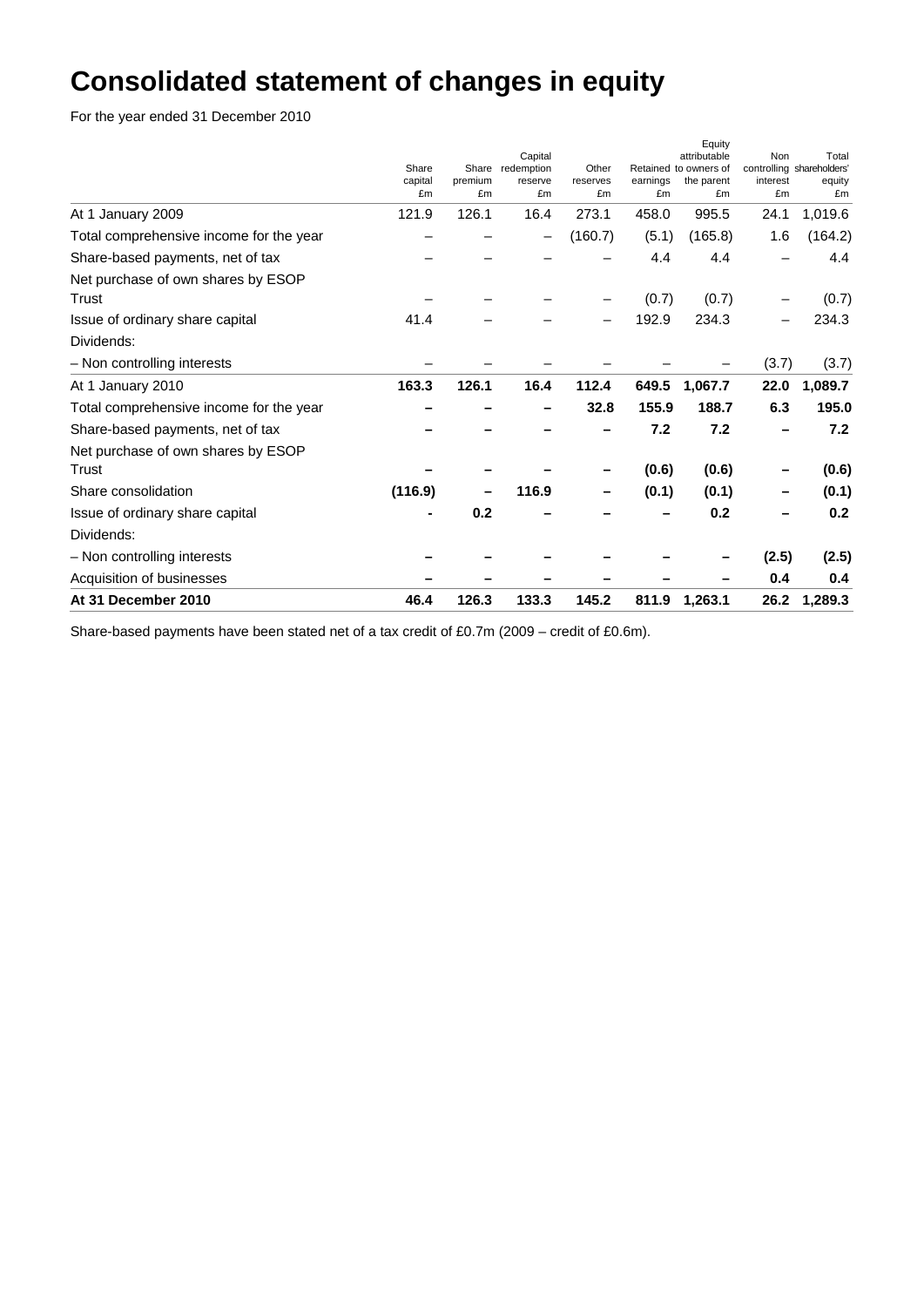# **Consolidated statement of cash flows**

For the year ended 31 December 2010

|                                                                | Notes | 2010<br>£m | 2009<br>£m |
|----------------------------------------------------------------|-------|------------|------------|
| Cash flows from operating activities                           |       |            |            |
| Cash generated from operations                                 | 9a    | 274.3      | 336.7      |
| Tax paid                                                       |       | (49.2)     | (58.5)     |
| Interest received                                              |       | 10.6       | 7.2        |
| Interest paid                                                  |       | (20.8)     | (40.1)     |
| Net cash generated from operating activities                   |       | 214.9      | 245.3      |
| Cash flows from investing activities                           |       |            |            |
| Acquisition of businesses, net of cash and overdrafts acquired |       | (12.9)     | (21.1)     |
| Net cash inflow from sale of businesses                        |       | 1.6        | 3.0        |
| Purchase of property, plant and equipment                      |       | (36.9)     | (50.1)     |
| Purchase of intangible assets                                  |       | (7.4)      | (14.6)     |
| Proceeds from disposal of property, plant and equipment        |       | 24.8       | 15.8       |
| Net disposal of available for sale financial assets            |       | 0.3        | 0.1        |
| Dividends received from joint ventures and associates          |       | 1.5        | 0.6        |
| Net cash used in investing activities                          |       | (29.0)     | (66.3)     |
| Cash flows from financing activities                           |       |            |            |
| Proceeds from issue of ordinary shares                         |       | 0.2        | 234.3      |
| Net purchase of own shares by ESOP Trust                       |       | (0.6)      | (0.7)      |
| Net cash outflow from borrowings                               |       | (39.4)     | (454.8)    |
| Payment of capital element of finance leases                   |       | (1.3)      | (3.7)      |
| Loans granted to joint ventures                                |       | (3.8)      | (2.3)      |
| Settlement of derivatives                                      |       | 17.8       | 10.1       |
| Dividends paid to non controlling interests                    |       | (2.5)      | (3.7)      |
| Net cash used in financing activities                          |       | (29.6)     | (220.8)    |
| Net increase / (decrease) in cash and cash equivalents         | 9b    | 156.3      | (41.8)     |
| Cash and cash equivalents at the beginning of the year         |       | 257.2      | 312.8      |
| Effect of foreign exchange rate changes                        |       | 6.1        | (13.8)     |
| Cash and cash equivalents at the end of the year               |       | 419.6      | 257.2      |
| Cash and cash equivalents consist of:                          |       |            |            |
| Cash at bank and cash equivalents                              |       | 376.5      | 319.6      |
| Short-term deposits                                            |       | 185.1      | 61.7       |
| <b>Bank overdrafts</b>                                         |       | (142.0)    | (124.1)    |
|                                                                |       | 419.6      | 257.2      |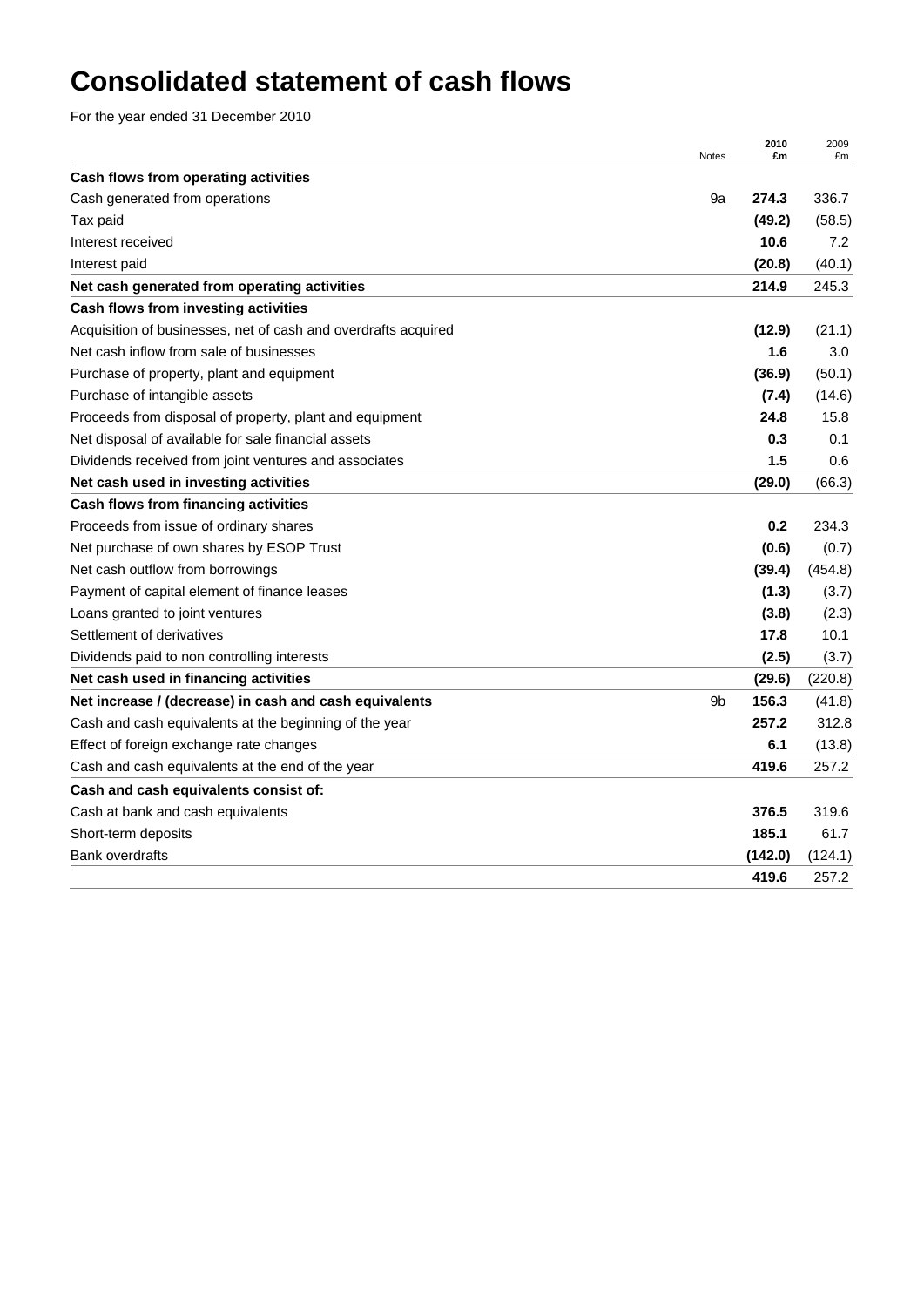## **Notes**

## **1 Basis of preparation and accounting policies**

The consolidated Financial statements have been prepared in accordance with International Financial Reporting Standards (IFRS) as adopted by the European Union, and International Financial Reporting Interpretation Committee (IFRIC) interpretations and with those parts of the Companies Act 2006 applicable to companies reporting under IFRS.

The accounting policies adopted in the preparation of the condensed set of consolidated financial information are consistent with those of the Group's Annual Report and Accounts 2009, other than the adoption, with effect from 1 January 2010 of the amendment to IFRS 2 'Share-based payments group cash-settled transactions' which results in an immediate acceleration of the IFRS 2 expense that would otherwise have been recognised in future periods should an employee decide to stop contributing to a savings plan. There has been no material impact on the results of the Group as a result of this amendment.

The condensed set of consolidated financial information presented for the years ended 31 December 20009 and 2010 do not constitute statutory accounts within the meaning of Section 434 of the Companies Act 2006. The Group's published consolidated Financial statements for the year ended 31 December 2009 have been reported on by the Group's auditors and filed with the Registrar of Companies. The report of the auditors was unqualified and did not contain an emphasis of matter paragraph or a statement under Section 498 of the Companies Act 2006. The financial information for the year ended 31 December 2010 and the comparative information have been extracted from the audited consolidated Financial statements for the year ended 31 December 2010 prepared under IFRS, which have not yet been approved by the shareholders and have not yet been delivered to the Registrar. The report of the auditors on the consolidated Financial statements for 2010 was unqualified and did not contain a statement under Section 498 (2) or (3) of the Companies Act 2006.

#### **Going concern**

After making enquiries, the Directors have a reasonable expectation that the Group has adequate resources to continue as a going concern for the foreseeable future. As such, the Group continues to adopt the going concern basis in preparing the annual report and accounts.

#### **2 Segmental analysis**

The Group has determined that the chief operating decision maker is the Executive Committee.

Emerging markets are those countries in which the Group operates that have started to grow but have yet to reach a mature stage of development and accordingly were in, and are expected to return to, the growth phase of the development cycle. These currently comprise China, the Balkans, the Baltics, Poland, South America and Africa.

The Group's reported segments are based on the location of the Group's assets. Revenue earned from sales is disclosed by origin and is not materially different from revenue by destination.

Transfer prices between segments are set on an arm's length basis.

Distribution comprises Vertically Integrated Retail businesses as well as Financial Services and other businesses.

|                                                                        |                          |              |                         |                         |                                |                                                       | <b>Distribution</b>                       |
|------------------------------------------------------------------------|--------------------------|--------------|-------------------------|-------------------------|--------------------------------|-------------------------------------------------------|-------------------------------------------|
| 2010                                                                   | <b>Australasia</b><br>£m | Europe<br>£m | <b>North Asia</b><br>£m | <b>South Asia</b><br>£m | <b>United</b><br>Kingdom<br>£m | <b>Russia and</b><br>Emerging<br><b>Markets</b><br>£m | <b>Total</b><br><b>Distribution</b><br>£m |
| Revenue                                                                |                          |              |                         |                         |                                |                                                       |                                           |
| Total revenue                                                          | 846.5                    | 809.0        | 430.6                   | 371.8                   | 36.9                           | 286.9                                                 | 2,781.7                                   |
| Inter-segment revenue                                                  | (189.1)                  | (107.7)      |                         |                         | -                              | (29.0)                                                | (325.8)                                   |
| Revenue from third parties                                             | 657.4                    | 701.3        | 430.6                   | 371.8                   | 36.9                           | 257.9                                                 | 2,455.9                                   |
| <b>Results</b>                                                         |                          |              |                         |                         |                                |                                                       |                                           |
| Segment result                                                         | 47.9                     | 26.9         | 34.0                    | 36.1                    | 6.5                            | 19.1                                                  | 170.5                                     |
| Exceptional items                                                      | (0.3)                    | (3.8)        |                         | (0.9)                   | -                              | (2.9)                                                 | (7.9)                                     |
| Operating profit after exceptional items                               | 47.6                     | 23.1         | 34.0                    | 35.2                    | 6.5                            | 16.2                                                  | 162.6                                     |
| Share of profit / (loss) after tax of joint ventures<br>and associates |                          | (1.3)        |                         |                         |                                |                                                       | (1.3)                                     |
| Profit before finance and tax                                          | 47.6                     | 21.8         | 34.0                    | 35.2                    | 6.5                            | 16.2                                                  | 161.3                                     |
| Finance income                                                         |                          |              |                         |                         |                                |                                                       |                                           |
| Finance costs                                                          |                          |              |                         |                         |                                |                                                       |                                           |
| Profit before tax                                                      |                          |              |                         |                         |                                |                                                       |                                           |
| Tax                                                                    |                          |              |                         |                         |                                |                                                       |                                           |
| Profit for the year                                                    |                          |              |                         |                         |                                |                                                       |                                           |

The segment result for Distribution includes a profit of £7.3m related to the sale of a property in Australasia and an impairment charge of £7.5m for land in Russia and Emerging Markets.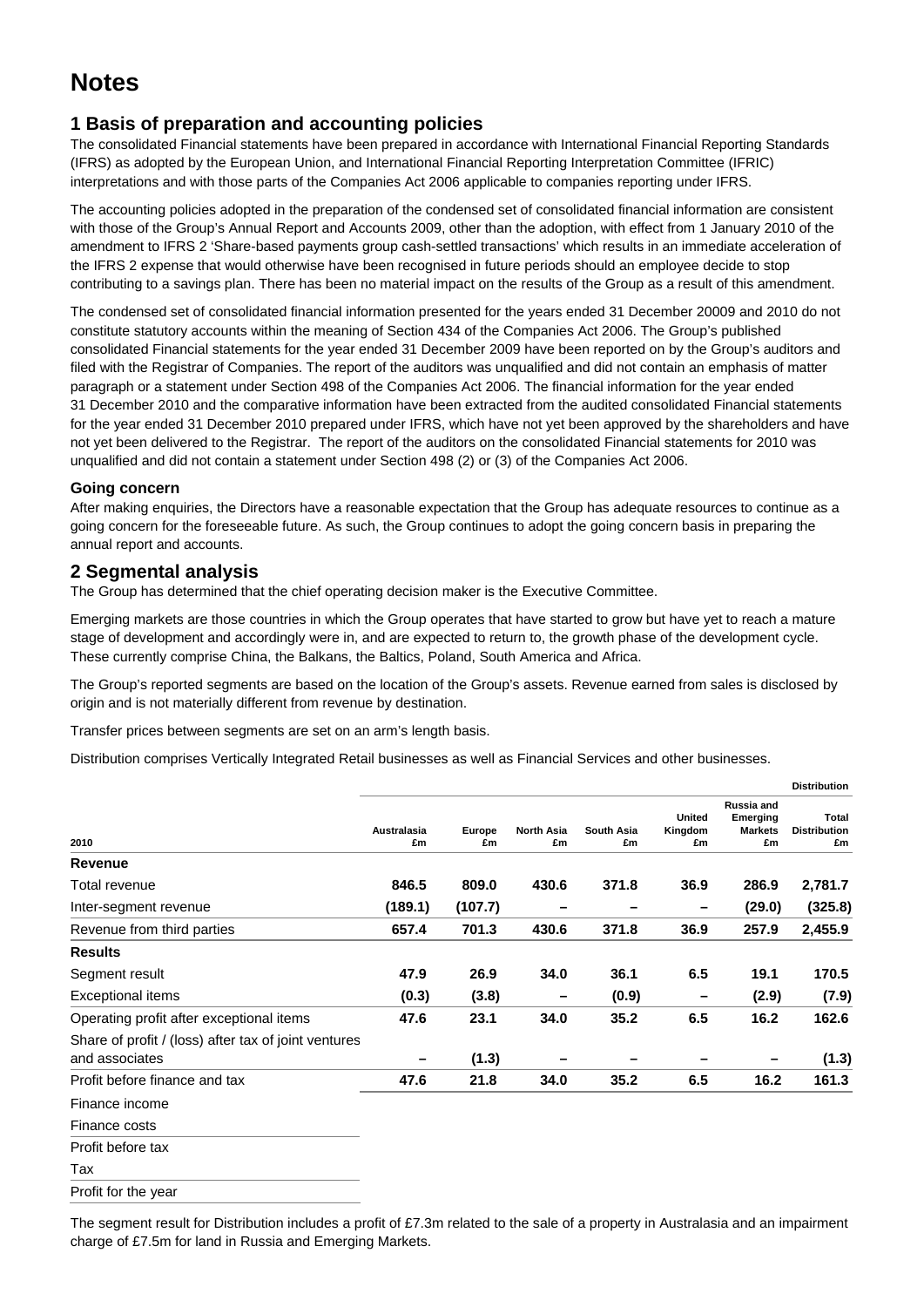|                                                                        |                          |              |                                |                                                | Retail                |                                   |               |             |
|------------------------------------------------------------------------|--------------------------|--------------|--------------------------------|------------------------------------------------|-----------------------|-----------------------------------|---------------|-------------|
| 2010                                                                   | <b>Australasia</b><br>£m | Europe<br>£m | <b>United</b><br>Kingdom<br>£m | Russia and<br>Emerging<br><b>Markets</b><br>£m | Total<br>Retail<br>£m | <b>Total pre</b><br>Central<br>£m | Central<br>£m | Total<br>£m |
| <b>Revenue</b>                                                         |                          |              |                                |                                                |                       |                                   |               |             |
| Total revenue                                                          | 372.9                    | 169.6        | 2,088.9                        | 798.1                                          | 3,429.5               | 6,211.2                           |               | 6,211.2     |
| Inter-segment revenue                                                  |                          |              |                                |                                                |                       | (325.8)                           |               | (325.8)     |
| Revenue from third parties                                             | 372.9                    | 169.6        | 2,088.9                        | 798.1                                          | 3,429.5               | 5,885.4                           |               | 5,885.4     |
| <b>Results</b>                                                         |                          |              |                                |                                                |                       |                                   |               |             |
| Segment result                                                         | 14.6                     | 0.9          | 49.4                           | 12.7                                           | 77.6                  | 248.1                             | (22.6)        | 225.5       |
| <b>Exceptional items</b>                                               | (3.8)                    | (0.9)        | (8.4)                          | (0.8)                                          | (13.9)                | (21.8)                            | (0.1)         | (21.9)      |
| Operating profit after exceptional<br>items                            | 10.8                     |              | 41.0                           | 11.9                                           | 63.7                  | 226.3                             | (22.7)        | 203.6       |
| Share of profit / (loss) after tax of<br>joint ventures and associates |                          |              | 0.2                            | (0.6)                                          | (0.4)                 | (1.7)                             |               | (1.7)       |
| Profit before finance and tax                                          | 10.8                     | -            | 41.2                           | 11.3                                           | 63.3                  | 224.6                             | (22.7)        | 201.9       |
| Finance income                                                         |                          |              |                                |                                                |                       |                                   |               | 58.6        |
| Finance costs                                                          |                          |              |                                |                                                |                       |                                   |               | (68.4)      |
| Profit before tax                                                      |                          |              |                                |                                                |                       |                                   |               | 192.1       |
| Tax                                                                    |                          |              |                                |                                                |                       |                                   |               | (59.1)      |
| Profit for the year                                                    |                          |              |                                |                                                |                       |                                   |               | 133.0       |
|                                                                        |                          |              |                                |                                                |                       |                                   |               |             |

Net finance costs of £9.8m are not allocated to individual segments.

|                                       |                   |                     |                         |                  |                         |                                                | <b>Distribution</b>                |
|---------------------------------------|-------------------|---------------------|-------------------------|------------------|-------------------------|------------------------------------------------|------------------------------------|
| 2010                                  | Australasia<br>£m | <b>Europe</b><br>£m | <b>North Asia</b><br>£m | South Asia<br>£m | United<br>Kingdom<br>£m | Russia and<br>Emerging<br><b>Markets</b><br>£m | Total<br><b>Distribution</b><br>£m |
| <b>Segment assets and liabilities</b> |                   |                     |                         |                  |                         |                                                |                                    |
| Segment assets                        | 126.1             | 163.8               | 78.2                    | 56.7             | 22.6                    | 80.9                                           | 528.3                              |
| Other current assets                  |                   |                     |                         |                  |                         |                                                |                                    |
| Non-current assets                    |                   |                     |                         |                  |                         |                                                |                                    |
| Segment liabilities                   | (248.9)           | (180.5)             | (60.2)                  | (36.8)           | (48.7)                  | (72.0)                                         | (647.1)                            |
| Other liabilities                     |                   |                     |                         |                  |                         |                                                |                                    |
| <b>Net assets</b>                     |                   |                     |                         |                  |                         |                                                |                                    |

Segment assets include net inventory, trade receivables and derivative assets. Segment liabilities include payables, provisions and derivative liabilities.

|                                             |                   |              |                         |                         |                                |                                                       | <b>Distribution</b>                       |
|---------------------------------------------|-------------------|--------------|-------------------------|-------------------------|--------------------------------|-------------------------------------------------------|-------------------------------------------|
| 2010                                        | Australasia<br>£m | Europe<br>£m | <b>North Asia</b><br>£m | <b>South Asia</b><br>£m | <b>United</b><br>Kingdom<br>£m | <b>Russia and</b><br>Emerging<br><b>Markets</b><br>£m | <b>Total</b><br><b>Distribution</b><br>£m |
| Other segment items                         |                   |              |                         |                         |                                |                                                       |                                           |
| Capital expenditure:                        |                   |              |                         |                         |                                |                                                       |                                           |
| - Property, plant and equipment             | 1.4               | 0.5          | 0.8                     | 3.3                     | 0.1                            | 2.5                                                   | 8.6                                       |
| - Interest in leased vehicles               | 10.5              | 6.6          | 2.8                     |                         | 14.9                           | 1.0                                                   | 35.8                                      |
| - Intangible assets                         | 0.2               | 0.4          |                         |                         | 0.2                            |                                                       | 0.8                                       |
| Depreciation:                               |                   |              |                         |                         |                                |                                                       |                                           |
| - Property, plant and equipment             | 2.9               | 1.2          | 1.4                     | 2.0                     | 0.1                            | 2.6                                                   | 10.2                                      |
| - Interest in leased vehicles               | 0.9               | 4.6          | 1.8                     |                         | 10.8                           | 2.3                                                   | 20.4                                      |
| Amortisation of intangible assets           | 0.2               | 0.5          |                         |                         | 0.3                            | 0.1                                                   | 1.1                                       |
| Impairment of goodwill                      |                   |              |                         |                         |                                |                                                       |                                           |
| Impairment of property, plant and equipment |                   |              |                         |                         |                                | 7.5                                                   | 7.5                                       |
| Net provisions charged / (released) to the  |                   |              |                         |                         |                                |                                                       |                                           |
| consolidated income statement               | 8.5               | 18.5         | 4.8                     | 3.6                     | (1.1)                          | 1.6                                                   | 35.9                                      |
|                                             |                   |              |                         |                         |                                |                                                       |                                           |

Net provisions include inventory, trade receivables impairment and other liability provisions.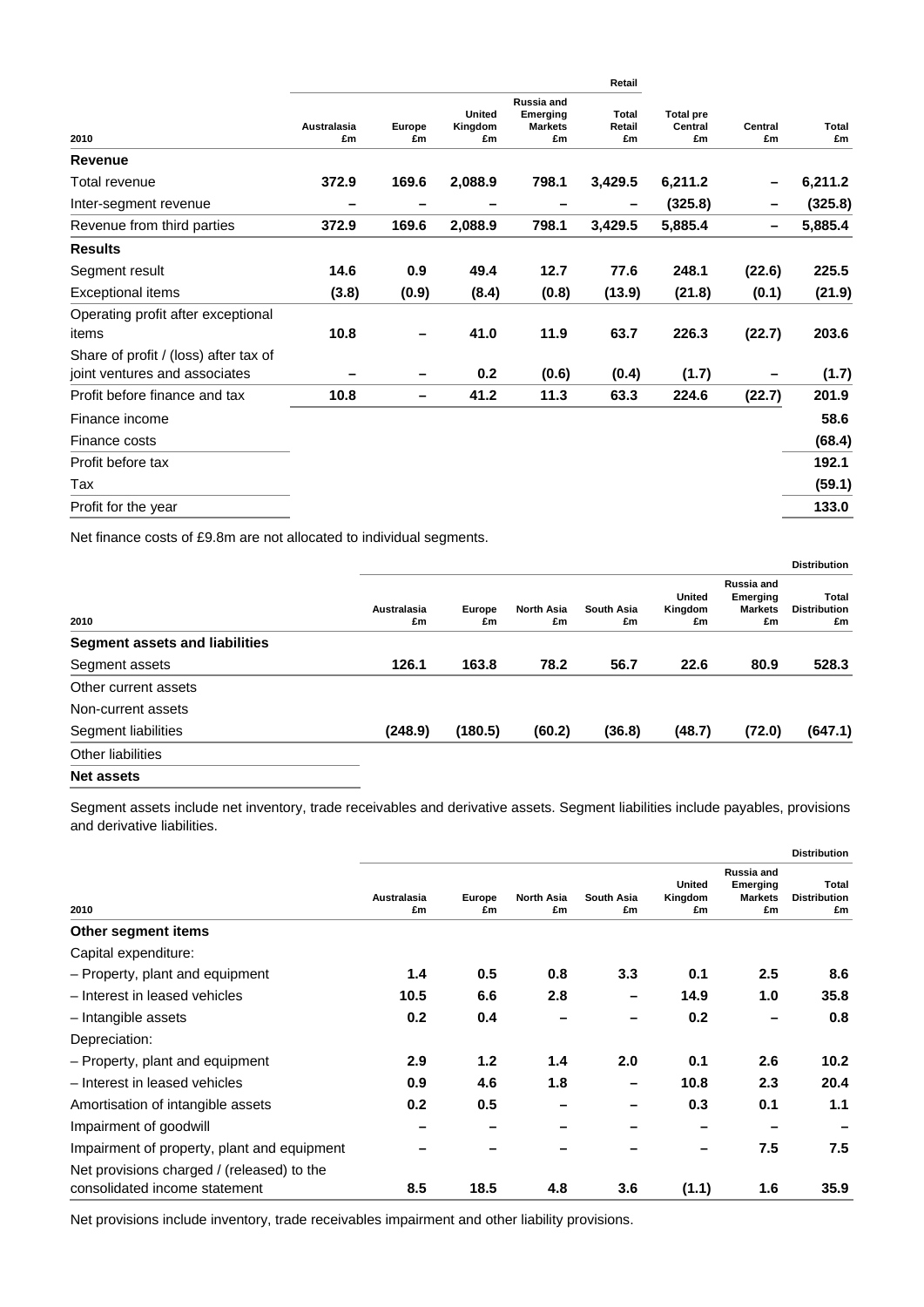|        |              |                                |                                                | Retail                |             |
|--------|--------------|--------------------------------|------------------------------------------------|-----------------------|-------------|
| £m     | Europe<br>£m | <b>United</b><br>Kingdom<br>£m | Russia and<br>Emerging<br><b>Markets</b><br>£m | Total<br>Retail<br>£m | Total<br>£m |
|        |              |                                |                                                |                       |             |
| 46.3   | 20.2         | 381.2                          | 150.1                                          | 597.8                 | 1,126.1     |
|        |              |                                |                                                |                       | 693.4       |
|        |              |                                |                                                |                       | 1,282.4     |
| (48.0) | (10.7)       | (378.1)                        | (99.5)                                         | (536.3)               | (1, 183.4)  |
|        |              |                                |                                                |                       | (629.2)     |
|        |              |                                |                                                |                       | 1,289.3     |
|        | Australasia  |                                |                                                |                       |             |

Segment assets include net inventory, trade receivables and derivative assets. Segment liabilities include payables, provisions and derivative liabilities.

| Central<br>£m | Total<br>£m |
|---------------|-------------|
|               |             |
|               |             |
| 0.4           | 35.1        |
|               | 37.3        |
| 3.0           | 8.4         |
|               |             |
| 0.4           | 27.8        |
|               | 20.8        |
| 0.2           | 5.0         |
|               | 5.5         |
|               | 12.7        |
|               |             |
| (3.5)         | 40.1        |
|               |             |

Net provisions include inventory, trade receivables impairment and other liability provisions.

|                                                                        |                   |              |                  |                  |                          |                                         | Distribution                       |
|------------------------------------------------------------------------|-------------------|--------------|------------------|------------------|--------------------------|-----------------------------------------|------------------------------------|
| 2009                                                                   | Australasia<br>£m | Europe<br>£m | North Asia<br>£m | South Asia<br>£m | United<br>Kingdom<br>£m  | Russia and<br>Emerging<br>Markets<br>£m | Total<br><b>Distribution</b><br>£m |
| Revenue                                                                |                   |              |                  |                  |                          |                                         |                                    |
| Total revenue                                                          | 607.4             | 947.8        | 312.2            | 548.2            | 30.0                     | 300.1                                   | 2,745.7                            |
| Inter-segment revenue                                                  | (129.0)           | (146.0)      | -                |                  | $\overline{\phantom{m}}$ | (43.7)                                  | (318.7)                            |
| Revenue from third parties                                             | 478.4             | 801.8        | 312.2            | 548.2            | 30.0                     | 256.4                                   | 2,427.0                            |
| <b>Results</b>                                                         |                   |              |                  |                  |                          |                                         |                                    |
| Segment result                                                         | 26.7              | 30.2         | 19.9             | 55.9             | 3.9                      | 1.0                                     | 137.6                              |
| Exceptional items                                                      |                   | (0.2)        |                  |                  | -                        | (3.9)                                   | (4.1)                              |
| Operating profit after exceptional items                               | 26.7              | 30.0         | 19.9             | 55.9             | 3.9                      | (2.9)                                   | 133.5                              |
| Share of profit / (loss) after tax of joint<br>ventures and associates |                   | 2.0          |                  |                  |                          |                                         | 2.0                                |
| Profit before finance and tax                                          | 26.7              | 32.0         | 19.9             | 55.9             | 3.9                      | (2.9)                                   | 135.5                              |
| Finance income                                                         |                   |              |                  |                  |                          |                                         |                                    |
| Finance costs                                                          |                   |              |                  |                  |                          |                                         |                                    |
| Profit before tax                                                      |                   |              |                  |                  |                          |                                         |                                    |
| Tax                                                                    |                   |              |                  |                  |                          |                                         |                                    |
| Profit for the year                                                    |                   |              |                  |                  |                          |                                         |                                    |

The segment result for Distribution includes an impairment charge of £4.2m for land in Russia and Emerging Markets.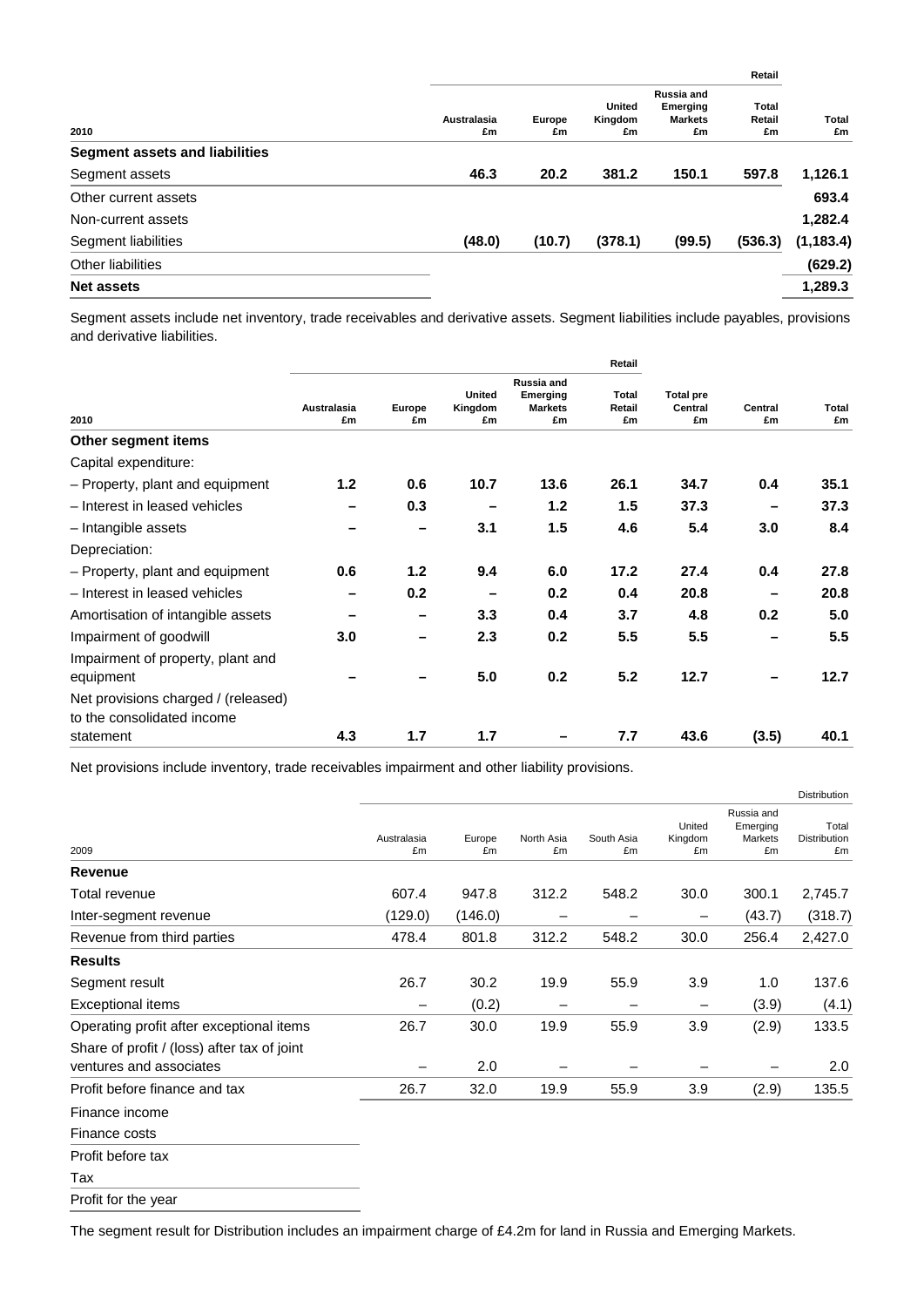|                                                                        |                   |              |                         |                                         | Retail                |                            |               | Total<br>£m |
|------------------------------------------------------------------------|-------------------|--------------|-------------------------|-----------------------------------------|-----------------------|----------------------------|---------------|-------------|
| 2009                                                                   | Australasia<br>£m | Europe<br>£m | United<br>Kingdom<br>£m | Russia and<br>Emerging<br>Markets<br>£m | Total<br>Retail<br>£m | Total pre<br>Central<br>£m | Central<br>£m |             |
| Revenue                                                                |                   |              |                         |                                         |                       |                            |               |             |
| Total revenue                                                          | 284.4             | 204.3        | 2,055.7                 | 612.3                                   | 3,156.7               | 5,902.4                    |               | 5,902.4     |
| Inter-segment revenue                                                  |                   |              |                         |                                         |                       | (318.7)                    |               | (318.7)     |
| Revenue from third parties                                             | 284.4             | 204.3        | 2,055.7                 | 612.3                                   | 3,156.7               | 5,583.7                    |               | 5,583.7     |
| <b>Results</b>                                                         |                   |              |                         |                                         |                       |                            |               |             |
| Segment result                                                         | 11.2              | (1.6)        | 42.8                    | 4.0                                     | 56.4                  | 194.0                      | (18.8)        | 175.2       |
| Exceptional items                                                      |                   | (1.6)        | (3.0)                   | (8.2)                                   | (12.8)                | (16.9)                     | (1.5)         | (18.4)      |
| Operating profit after exceptional items                               | 11.2              | (3.2)        | 39.8                    | (4.2)                                   | 43.6                  | 177.1                      | (20.3)        | 156.8       |
| Share of profit / (loss) after tax of joint<br>ventures and associates |                   |              |                         | (1.3)                                   | (1.3)                 | 0.7                        |               | 0.7         |
| Profit before finance and tax                                          | 11.2              | (3.2)        | 39.8                    | (5.5)                                   | 42.3                  | 177.8                      | (20.3)        | 157.5       |
| Finance income                                                         |                   |              |                         |                                         |                       |                            |               | 52.1        |
| Finance costs                                                          |                   |              |                         |                                         |                       |                            |               | (72.9)      |
| Profit before tax                                                      |                   |              |                         |                                         |                       |                            |               | 136.7       |
| Tax                                                                    |                   |              |                         |                                         |                       |                            |               | (41.7)      |
| Profit for the year                                                    |                   |              |                         |                                         |                       |                            |               | 95.0        |
|                                                                        |                   |              |                         |                                         |                       |                            |               |             |

Net finance costs of £20.8m are not allocated to individual segments.

|                                       |                   |              |                  |                  |                         |                                         | <b>Distribution</b>                |
|---------------------------------------|-------------------|--------------|------------------|------------------|-------------------------|-----------------------------------------|------------------------------------|
| 2009                                  | Australasia<br>£m | Europe<br>£m | North Asia<br>£m | South Asia<br>£m | United<br>Kingdom<br>£m | Russia and<br>Emerging<br>Markets<br>£m | Total<br><b>Distribution</b><br>£m |
| <b>Segment assets and liabilities</b> |                   |              |                  |                  |                         |                                         |                                    |
| Segment assets                        | 84.2              | 188.9        | 64.7             | 59.2             | 21.8                    | 66.3                                    | 485.1                              |
| Other current assets                  |                   |              |                  |                  |                         |                                         |                                    |
| Non-current assets                    |                   |              |                  |                  |                         |                                         |                                    |
| Segment liabilities                   | (173.4)           | (242.2)      | (52.6)           | (43.1)           | (60.2)                  | (40.4)                                  | (611.9)                            |
| Other liabilities                     |                   |              |                  |                  |                         |                                         |                                    |
|                                       |                   |              |                  |                  |                         |                                         |                                    |

**Net assets** 

Segment assets include net inventory, trade receivables and derivative assets. Segment liabilities include payables, provisions and derivative liabilities.

|                   |              |                  |                  |                         |                                         | <b>Distribution</b>         |
|-------------------|--------------|------------------|------------------|-------------------------|-----------------------------------------|-----------------------------|
| Australasia<br>£m | Europe<br>£m | North Asia<br>£m | South Asia<br>£m | United<br>Kingdom<br>£m | Russia and<br>Emerging<br>Markets<br>£m | Total<br>Distribution<br>£m |
|                   |              |                  |                  |                         |                                         |                             |
|                   |              |                  |                  |                         |                                         |                             |
| 0.9               | 0.2          | 0.5              | 1.6              | 0.1                     | 3.3                                     | 6.6                         |
|                   | 14.3         | 2.3              | -                | 17.6                    | 4.2                                     | 38.4                        |
|                   | 0.3          |                  |                  | 0.2                     | 0.1                                     | 0.6                         |
|                   |              |                  |                  |                         |                                         |                             |
| 3.0               | 1.4          | 1.6              | 1.9              | 0.1                     | 2.4                                     | 10.4                        |
|                   | 5.6          | 1.8              |                  | 13.0                    | 4.0                                     | 24.4                        |
| 0.2               | 0.5          |                  |                  | 0.3                     | 0.2                                     | 1.2                         |
|                   |              |                  |                  |                         | 6.7                                     | 6.7                         |
| 10.3              | 18.7         | 0.5              | 5.3              | (1.3)                   | 4.0                                     | 37.5                        |
|                   |              |                  |                  |                         |                                         |                             |

Net provisions include inventory, trade receivables impairment and other liability provisions.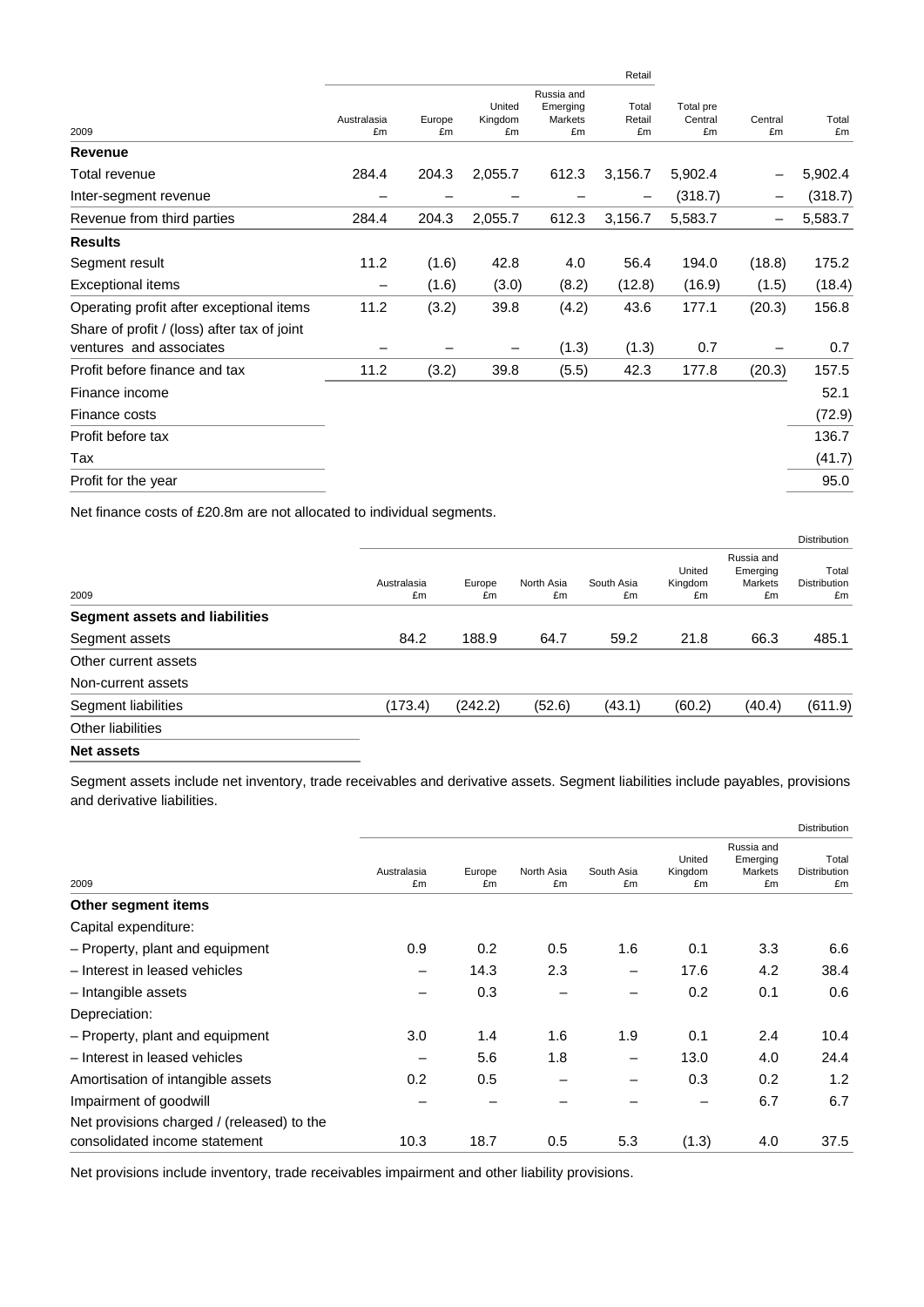|                                       |                   |              |                         |                                         | Retail             |             |
|---------------------------------------|-------------------|--------------|-------------------------|-----------------------------------------|--------------------|-------------|
| 2009                                  | Australasia<br>£m | Europe<br>£m | United<br>Kingdom<br>£m | Russia and<br>Emerging<br>Markets<br>£m | Total Retail<br>£m | Total<br>£m |
| <b>Segment assets and liabilities</b> |                   |              |                         |                                         |                    |             |
| Segment assets                        | 32.4              | 28.5         | 346.9                   | 151.4                                   | 559.2              | 1,044.3     |
| Other current assets                  |                   |              |                         |                                         |                    | 481.6       |
| Non-current assets                    |                   |              |                         |                                         |                    | 1,280.7     |
| Segment liabilities                   | (29.4)            | (19.0)       | (311.2)                 | (86.0)                                  | (445.6)            | (1,057.5)   |
| Other liabilities                     |                   |              |                         |                                         |                    | (659.4)     |
| <b>Net assets</b>                     |                   |              |                         |                                         |                    | 1,089.7     |

Segment assets include net inventory, trade receivables and derivative assets. Segment liabilities include payables, provisions and derivative liabilities.

|                                        |                   |                 |                         |                                         | Retail                |                            |                 |             |
|----------------------------------------|-------------------|-----------------|-------------------------|-----------------------------------------|-----------------------|----------------------------|-----------------|-------------|
| 2009                                   | Australasia<br>£m | Europe<br>£m    | United<br>Kingdom<br>£m | Russia and<br>Emerging<br>Markets<br>£m | Total<br>Retail<br>£m | Total pre<br>Central<br>£m | Central<br>£m   | Total<br>£m |
| Other segment items                    |                   |                 |                         |                                         |                       |                            |                 |             |
| Capital expenditure:                   |                   |                 |                         |                                         |                       |                            |                 |             |
| - Property, plant and equipment        | 0.3               | 0.4             | 5.3                     | 37.3                                    | 43.3                  | 49.9                       |                 | 49.9        |
| - Interest in leased vehicles          |                   | 0.3             | -                       |                                         | 0.3                   | 38.7                       | $\qquad \qquad$ | 38.7        |
| - Intangible assets                    |                   | -               | 1.1                     | 0.9                                     | 2.0                   | 2.6                        | 7.4             | 10.0        |
| Depreciation:                          |                   |                 |                         |                                         |                       |                            |                 |             |
| - Property, plant and equipment        | 0.6               | 1.5             | 10.0                    | 5.6                                     | 17.7                  | 28.1                       | 0.5             | 28.6        |
| - Interest in leased vehicles          |                   | 0.3             |                         |                                         | 0.3                   | 24.7                       |                 | 24.7        |
| Amortisation of intangible assets      |                   | $\qquad \qquad$ | 1.2                     | 0.2                                     | 1.4                   | 2.6                        | 0.2             | 2.8         |
| Impairment of goodwill                 |                   |                 | -                       | 7.8                                     | 7.8                   | 14.5                       | -               | 14.5        |
| Net provisions charged / (released) to |                   |                 |                         |                                         |                       |                            |                 |             |
| the consolidated income statement      | 2.4               | (0.5)           | 4.9                     | 4.1                                     | 10.9                  | 48.4                       | (1.3)           | 47.1        |

Net provisions include inventory, trade receivables impairment and other liability provisions.

## **3 Exceptional items**

|                                             | 2010<br>£m | 2009<br>£m |
|---------------------------------------------|------------|------------|
| Restructuring costs                         | (12.4)     | (5.1)      |
| Goodwill impairment                         | (5.5)      |            |
| Impairment of property, plant and equipment | (4.0)      | (10.3)     |
| Vacant property                             | ٠          | (3.0)      |
| Operating exceptional items                 | (21.9)     | (18.4)     |
| Exceptional tax credit                      | 3.1        | 1.8        |
| Total exceptional items                     | (18.8)     | (16.6)     |

The charge for restructuring costs of £12.4m represents the cost of headcount reduction across the Group and the closing of less profitable sites in the UK, Belgium, South America and Australia. Impairment charges for goodwill (£5.5m) and property, plant and equipment (£4.0m) relate to the closure of the same sites.

The exceptional tax credit of £3.1m in 2010 represents relief on restructuring costs. No relief is available for the impairment of goodwill and property, plant and equipment.

In 2009, the restructuring costs of £5.1m represented the costs of headcount reduction and site closures in Finland, the Baltics and Russia, together with changes in the composition of the Executive Committee. The impairment charge for property, plant and equipment of £10.3m arose from an impairment review of the Group's business in Latvia which was updated following a deterioration in trading conditions compared to prior year. The vacant property cost of £3.0m represented an onerous lease provision relating to a site occupied by the Inchcape Automotive business that was sold in 2007 and which went into administration in early 2009. The Group remains responsible for the head lease on this property.

The 2009 exceptional tax credit represented a deferred tax credit of £0.9m in respect of the future deduction for overseas redundancy costs in the local territories and a current tax credit of £0.9m in respect of onerous lease costs on UK properties.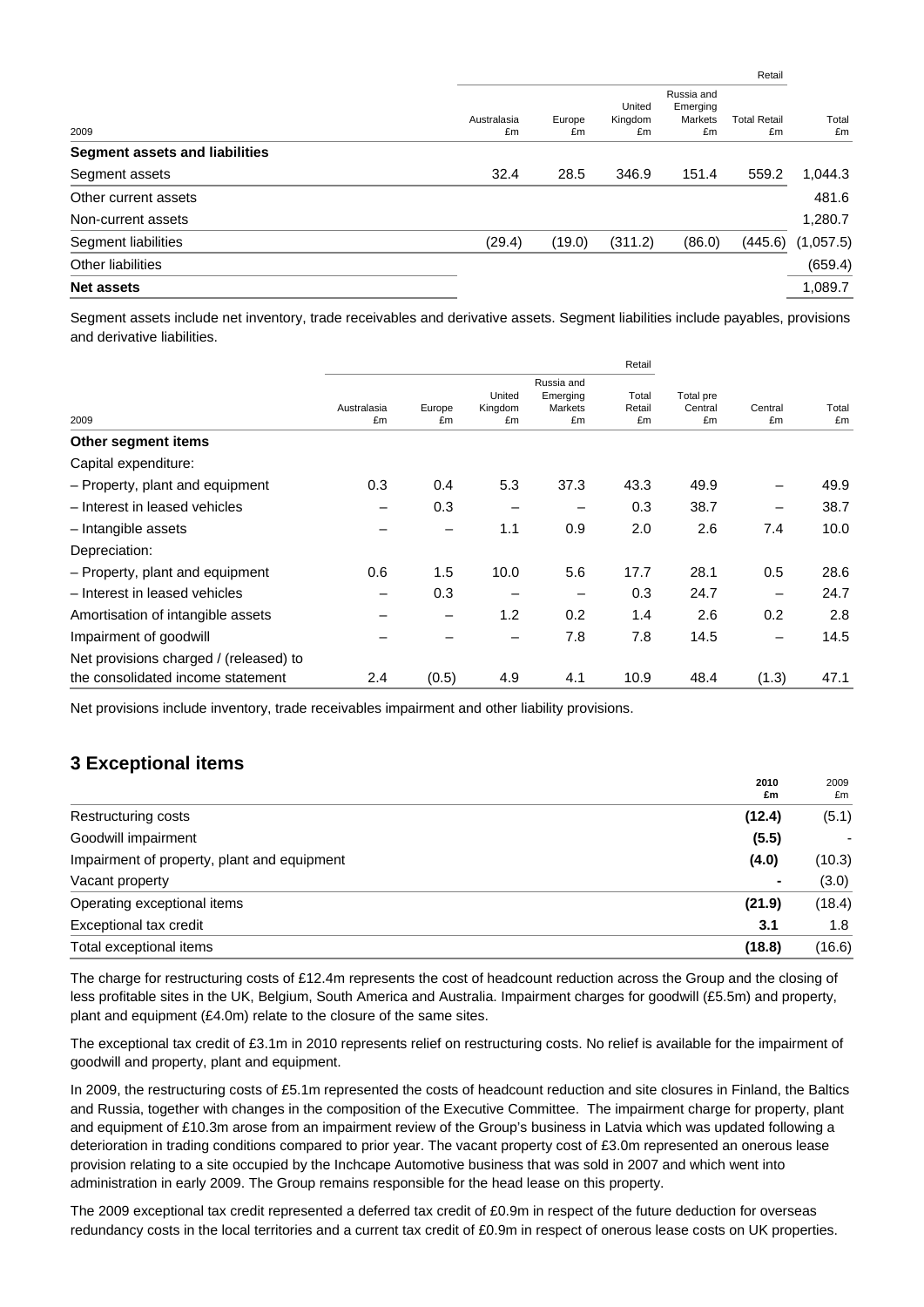## **4 Finance income**

|                                                | 2010<br>£m | 2009<br>£m |
|------------------------------------------------|------------|------------|
| Bank and other interest receivable             | 4.5        | 4.2        |
| Expected return on post-retirement plan assets | 46.9       | 44.5       |
| Other finance income                           | 7.2        | 3.4        |
| Total finance income                           | 58.6       | 52.1       |

## **5 Finance costs**

| 2010<br>£m                                                               | 2009<br>£m |
|--------------------------------------------------------------------------|------------|
| Interest payable on bank borrowings<br>2.8                               | 5.1        |
| Interest payable on other borrowings<br>0.6                              | 1.7        |
| Interest payable on revolving credit facility                            | 1.6        |
| Interest payable on Private Placement<br>3.7                             | 7.8        |
| Fair value (gain) / loss on cross currency interest rate swaps<br>(24.2) | 70.8       |
| Fair value adjustment on Private Placement<br>22.2                       | (71.7)     |
| 13.2<br>Stock holding interest                                           | 9.2        |
| 46.2<br>Interest expense on post-retirement plan liabilities             | 38.9       |
| Other finance costs<br>5.0                                               | 10.6       |
| Capitalised borrowing costs<br>(1.1)                                     | (1.1)      |
| Total finance costs<br>68.4                                              | 72.9       |

The Group capitalisation rate used for general borrowing costs in accordance with IAS 23 was a weighted average rate for the year of 2.0% (2009 – 2.9%).

## **6 Tax**

|                                        | 2010<br>£m | 2009<br>£m |
|----------------------------------------|------------|------------|
| Current tax:                           |            |            |
| - UK corporation tax                   | 19.2       | 8.0        |
| - Double tax relief                    |            | (2.2)      |
|                                        | 19.2       | 5.8        |
| Overseas tax                           | 46.6       | 47.5       |
|                                        | 65.8       | 53.3       |
| Adjustments to prior year liabilities: |            |            |
| $- UK$                                 |            | 8.0        |
| - Overseas                             | (0.2)      |            |
| <b>Current tax</b>                     | 65.6       | 61.3       |
| Deferred tax                           | (3.4)      | (17.8)     |
| Tax before exceptional tax             | 62.2       | 43.5       |
| Exceptional tax - current tax          | (2.5)      | (0.9)      |
| Exceptional tax - deferred tax         | (0.6)      | (0.9)      |
| Exceptional tax (note 3)               | (3.1)      | (1.8)      |
| Total tax charge                       | 59.1       | 41.7       |

The effective tax rate for the year, before exceptional items, of 29% (2009 – 28%) is higher than the standard blended rate of tax of 23.6% (2009 – 24.8%). The standard rate comprises the average statutory rates across the Group, weighted in proportion to accounting profits.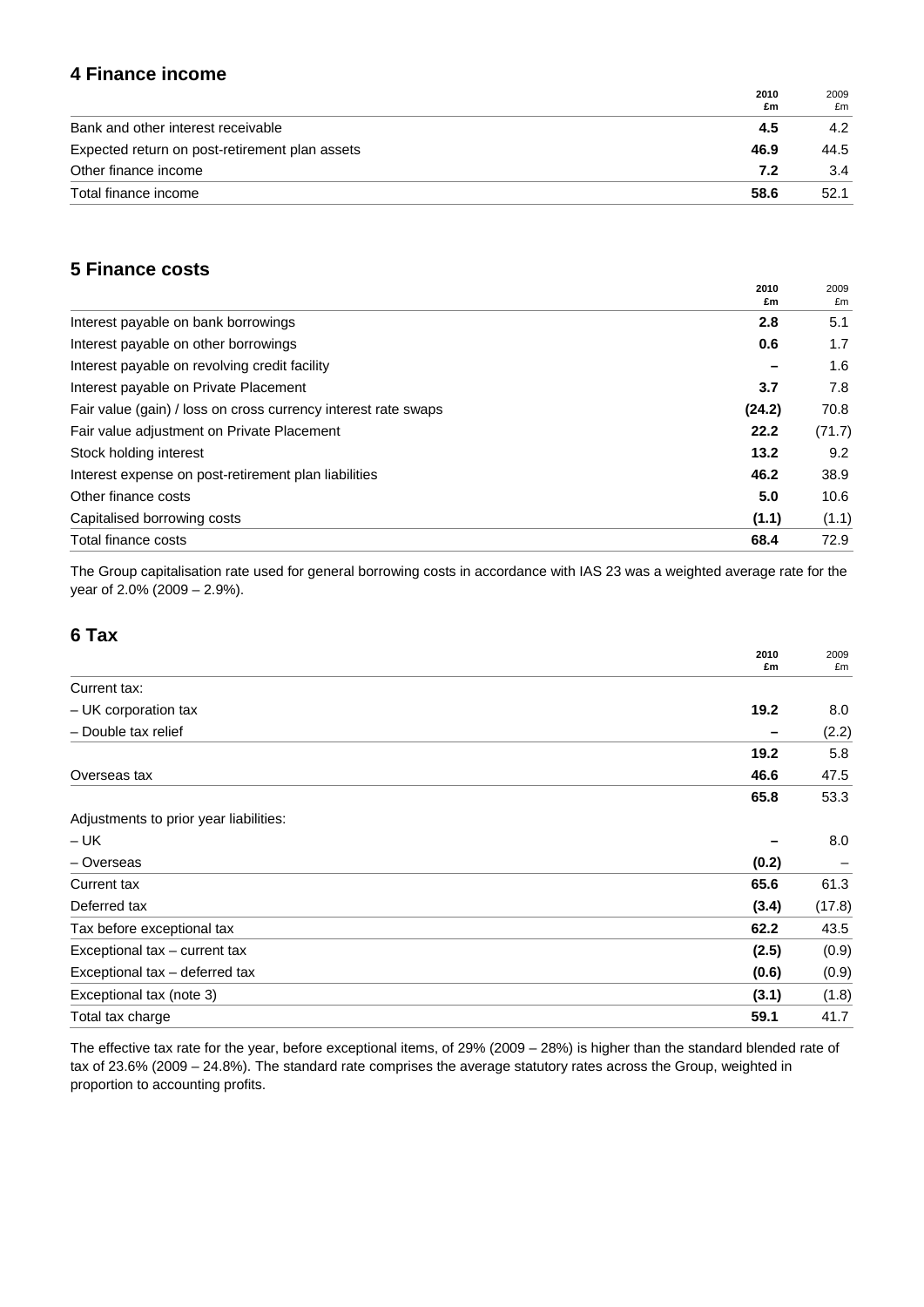## **7 Earnings per share**

|                                     | 2010              | Restated<br>2009 |
|-------------------------------------|-------------------|------------------|
|                                     | £m                | £m               |
| Profit for the year                 | 133.0             | 95.0             |
| Non controlling interests           | (5.1)             | (3.0)            |
| <b>Basic earnings</b>               | 127.9             | 92.0             |
| <b>Exceptional items</b>            | 18.8              | 16.6             |
| <b>Adjusted earnings</b>            | 146.7             | 108.6            |
| Basic earnings per share            | 27.9 <sub>p</sub> | 22.9p            |
| Diluted earnings per share          | 27.6p             | 22.9p            |
| Basic Adjusted earnings per share   | 32.0 <sub>p</sub> | 27.1p            |
| Diluted Adjusted earnings per share | 31.7 <sub>p</sub> | 27.1p            |

|                                                                                 |                | Restated    |
|---------------------------------------------------------------------------------|----------------|-------------|
|                                                                                 | 2010<br>number | 2009<br>£m  |
| Weighted average number of fully paid ordinary shares in issue during the year  | 463,111,916    | 405,085,186 |
| Weighted average number of fully paid ordinary shares in issue during the year: |                |             |
| - Held by the ESOP Trust                                                        | (1, 365, 559)  | (1,371,122) |
| - Repurchased as part of the share buy back programme                           | (2,687,560)    | (2,687,561) |
| Weighted average number of fully paid ordinary shares for the purposes of basic |                |             |
| <b>EPS</b>                                                                      | 459,058,797    | 401,026,503 |
| Dilutive effect of potential ordinary shares                                    | 3,800,689      | 426,638     |
| Adjusted weighted average number of fully paid ordinary shares in issue during  |                |             |
| the year for the purposes of diluted EPS                                        | 462,859,486    | 401,453,141 |

The 2009 earning per share and weighted average number of shares presented in the above tables have been restated to reflect the 10 for 1 share consolidation that took effect on 14 May 2010.

Basic earnings per share is calculated by dividing the basic earnings for the year by the weighted average number of fully paid ordinary shares in issue during the year, less those shares held by the ESOP Trust and those repurchased as part of the share buy back programme.

Diluted earnings per share is calculated on the same basis as the basic earnings per share with a further adjustment to the weighted average number of fully paid ordinary shares to reflect the effect of all dilutive potential ordinary shares. Dilutive potential ordinary shares comprise share options, deferred bonus plan and other share-based awards.

Adjusted earnings (which excludes exceptional items) is adopted to assist the reader in understanding the underlying performance of the Group. Adjusted earnings per share is calculated by dividing the Adjusted earnings for the year by the weighted average number of fully paid ordinary shares in issue during the year, less those shares held by the ESOP Trust and those repurchased as part of the share buy back programme.

Diluted Adjusted earnings per share is calculated on the same basis as the basic Adjusted earnings per share with a further adjustment to the weighted average number of fully paid ordinary shares to reflect the effect of all dilutive potential ordinary shares. Dilutive potential ordinary shares comprise share options, deferred bonus plan and other share-based awards.

## **8 Dividends**

A final proposed dividend for the year ending 31 December 2010 of 6.6p per share is subject to approval by shareholders at the Annual General Meeting and has not been included as a liability as at 31 December 2010. No dividend payment was made for the 2009 reporting period.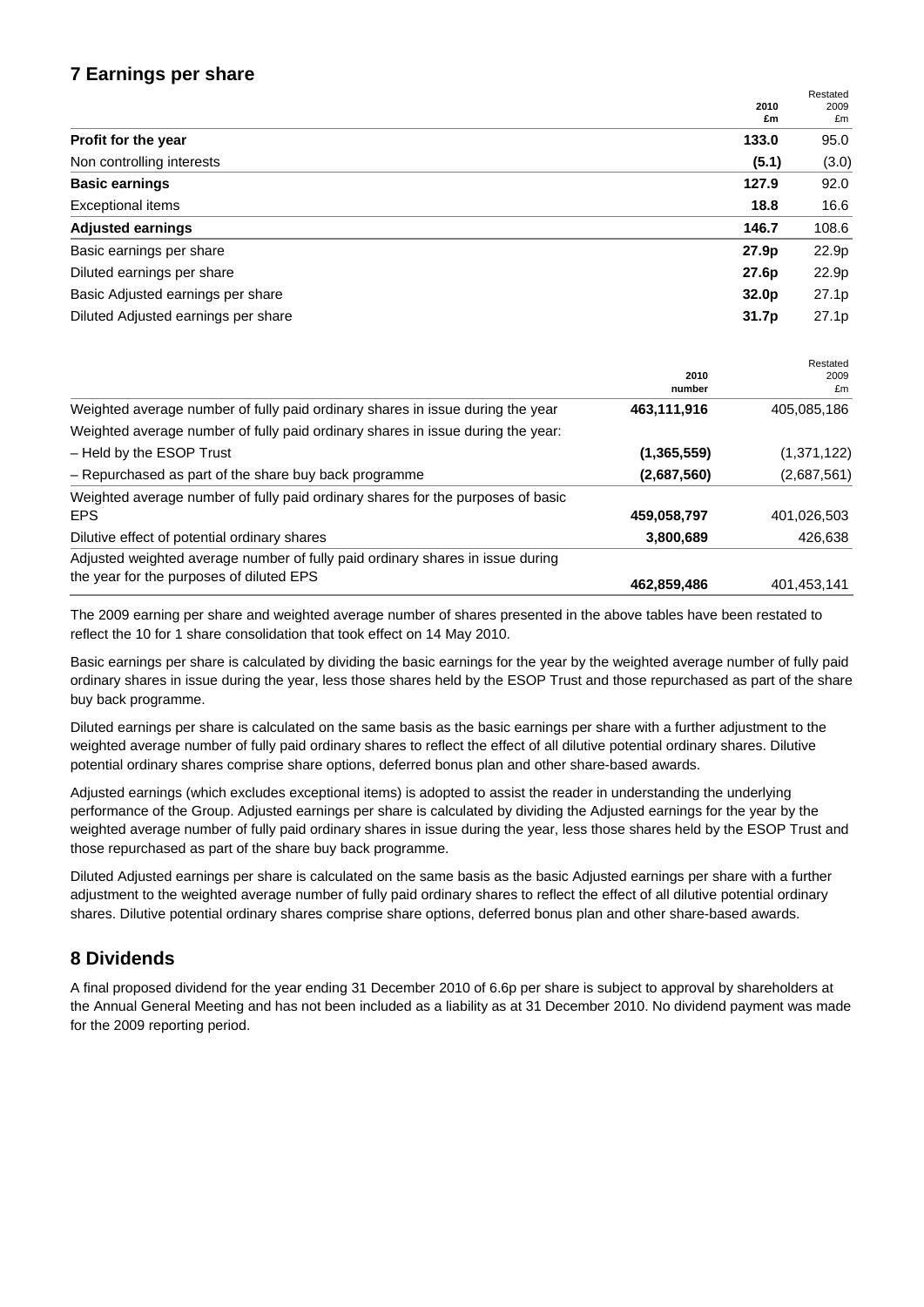### **9 Notes to the consolidated statement of cash flows**

**a. Reconciliation of cash generated from operations** 

|                                                                     | 2010<br>£m | 2009<br>£m |
|---------------------------------------------------------------------|------------|------------|
| Cash flows from operating activities                                |            |            |
| Operating profit                                                    | 203.6      | 156.8      |
| <b>Exceptional items</b>                                            | 21.9       | 18.4       |
| Amortisation                                                        | 5.0        | 2.8        |
| Depreciation of property, plant and equipment                       | 36.5       | 32.8       |
| Profit on disposal of property, plant and equipment                 | (7.5)      | (2.6)      |
| Share-based payments charge                                         | 6.5        | 3.8        |
| (Increase) / decrease in inventories                                | (64.0)     | 271.8      |
| Decrease in trade and other receivables                             | 16.7       | 0.7        |
| Increase / (decrease) in trade and other payables                   | 85.9       | (93.6)     |
| Decrease in provisions                                              | (1.0)      | (2.6)      |
| Pension contributions in excess of the pension charge for the year* | (22.9)     | (31.9)     |
| Increase in interest in leased vehicles                             | (1.4)      | (6.5)      |
| Payment in respect of operating exceptional items                   | (5.0)      | (13.7)     |
| Other items                                                         |            | 0.5        |
| Cash generated from operations                                      | 274.3      | 336.7      |

\* The decrease in post-retirement defined benefits includes additional payments of £23.3m (2009 – £30.1m).

#### **b. Reconciliation of net cash flow to movement in net funds / (debt)**

|                                                              | 2010<br>£m | 2009<br>£m |
|--------------------------------------------------------------|------------|------------|
| Net increase / (decrease) in cash and cash equivalents       | 156.3      | (41.8)     |
| Net cash outflow from borrowings and finance leases          | 40.7       | 458.4      |
| Change in net cash and debt resulting from cash flows        | 197.0      | 416.6      |
| Effect of foreign exchange rate changes on net cash and debt | 6.0        | (8.9)      |
| Net movement in fair value                                   | 2.0        | 0.9        |
| Movement in net funds                                        | 205.0      | 408.6      |
| Opening net funds / (debt)                                   | 0.8        | (407.8)    |
| <b>Closing net funds</b>                                     | 205.8      | 0.8        |

Net funds is analysed as follows:

|                                                 | 2010<br>£m | 2009<br>£m |
|-------------------------------------------------|------------|------------|
| Cash at bank and cash equivalents               | 376.5      | 319.6      |
| Short-term deposits                             | 185.1      | 61.7       |
| <b>Bank overdrafts</b>                          | (142.0)    | (124.1)    |
| Cash and cash equivalents                       | 419.6      | 257.2      |
| Bank loans                                      | (318.6)    | (335.1)    |
| Other loans                                     | (0.7)      | (1.3)      |
| Finance leases                                  | (3.4)      | (4.7)      |
|                                                 | 96.9       | (83.9)     |
| Fair value of cross currency interest rate swap | 108.9      | 84.7       |
| <b>Net funds</b>                                | 205.8      | 0.8        |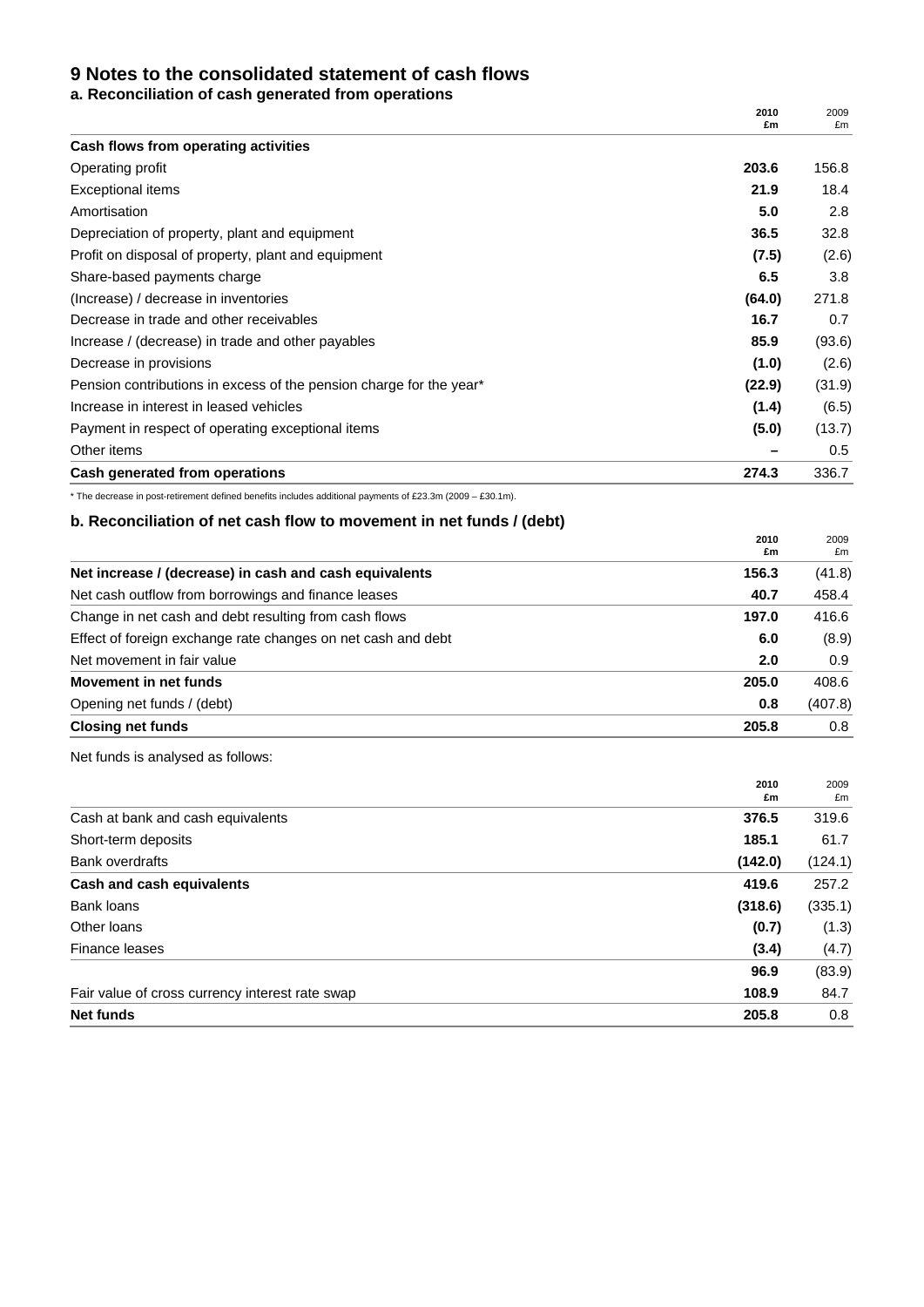## **10 Acquisitions and disposals**

#### **a. Acquisitions**

In July 2008, the Group acquired 75.1% of the issued share capital of the Musa Motors group for a total cash consideration of US\$240m: a US\$200m initial downpayment was made in 2008; a further payment of US\$35m was made in October 2009 and a final settlement of US\$5m was due in 2010, of which US\$3m was paid. The remaining 24.9% is to be acquired in early 2011, with payment dependent on 2010 EBITA and other adjustments, capped at US\$250m.

In addition, the Group also invested US\$16.4m (£10.7m) in its joint venture with the Independence Group of Companies, to establish a Toyota Retail Centre in Moscow.

During the year, the Group also gained control of a small service business in Russia.

#### **b. Disposals**

During the year, the Group disposed of a small number of dealerships at net book value generating disposal proceeds of £1.0m (2009 - proceeds of £3.0m and a loss on disposal of £0.7m). In addition, the Group also received deferred proceeds of £0.6m from the sale of businesses in 2007.

## **11 Assets held for sale and disposal group**

|                                                         | 2010                     | 2009 |
|---------------------------------------------------------|--------------------------|------|
| Assets directly associated with the disposal group      | £m<br>23.4               | £m   |
| Assets held for sale                                    | $\overline{\phantom{0}}$ | 6.6  |
| Assets held for sale and disposal group                 | 23.4                     | 6.6  |
| Liabilities directly associated with the disposal group | (19.6)                   |      |
|                                                         |                          |      |

The assets and liabilities in the disposal group comprise the following:

|                                                         | 2010<br>£m | 2009<br>£m |
|---------------------------------------------------------|------------|------------|
| Property, plant and equipment                           | 3.4        |            |
| Inventories                                             | 16.6       |            |
| Trade and other receivables                             | 3.4        |            |
| Assets directly associated with the disposal group      | 23.4       |            |
| Trade and other payables                                | (19.6)     |            |
| Liabilities directly associated with the disposal group | (19.6)     |            |

In October 2010, the Group announced their intention to dispose of certain non-core franchises. These businesses being actively marketed with a view to sale, the corresponding assets and liabilities have been disclosed as a disposal group in the consolidated statement of financial position.

Assets held for sale as at December 2009 related to a surplus property that was disposed of in February 2010.

## **12 Foreign currency translation**

The main exchange rates used for translation purposes are as follows:

|                   | Average rates |       | Year end rates |       |
|-------------------|---------------|-------|----------------|-------|
|                   | 2010          | 2009  | 2010           | 2009  |
| Australian dollar | 1.69          | 1.99  | 1.53           | 1.80  |
| Euro              | 1.17          | 1.12  | 1.17           | 1.13  |
| Hong Kong dollar  | 12.00         | 12.11 | 12.14          | 12.52 |
| Singapore dollar  | 2.11          | 2.27  | 2.00           | 2.27  |